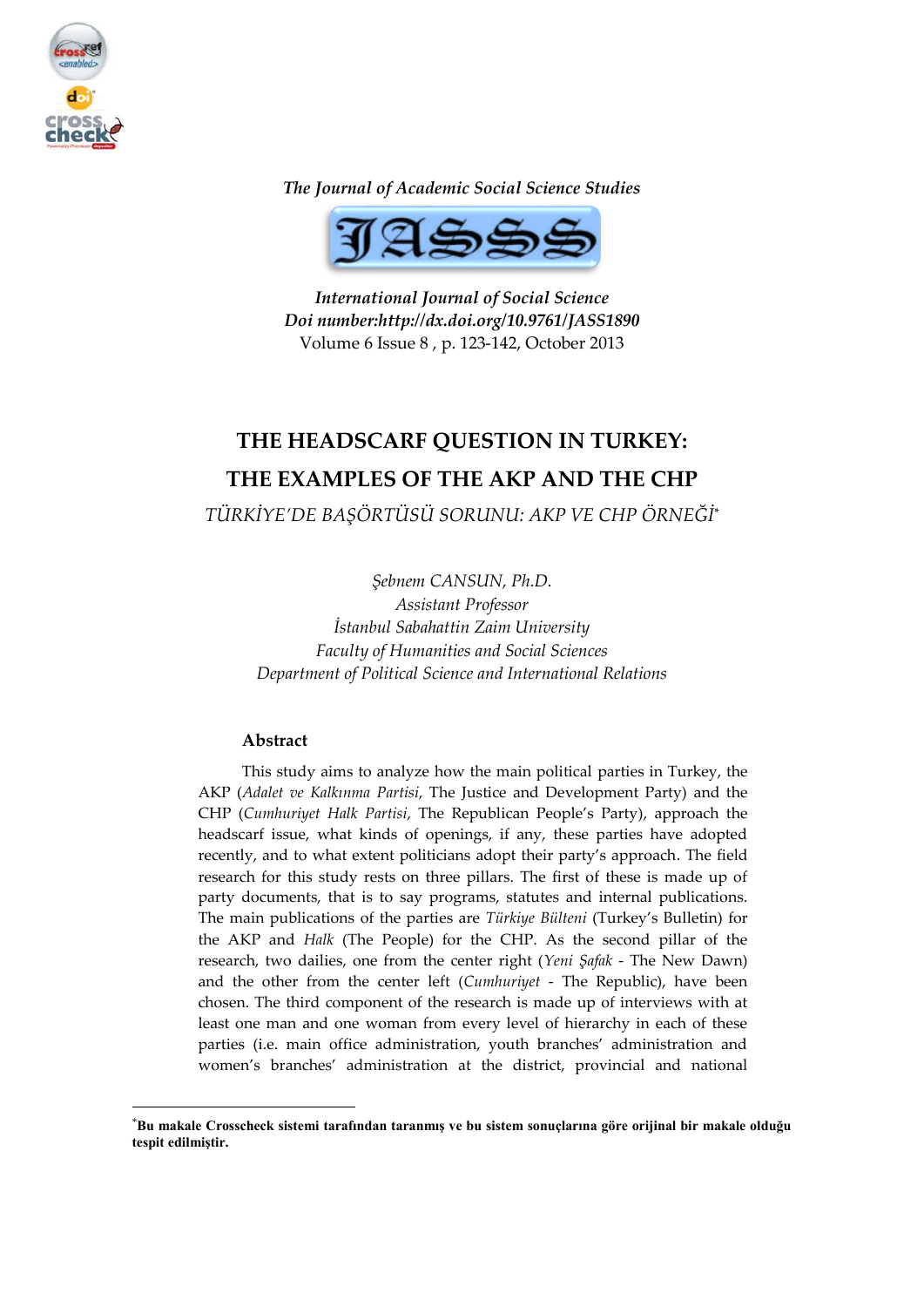levels). Men and women grassroots politicians as well as at least one woman and one man from the municipal councils of specific districts, provinces and in the parliament were also interviewed. The interview transcripts were treated through the qualitative data analysis software Atlas-ti. This article reveals how, despite recent convergences, the two parties have opposing approaches to the issue of the headscarf in public space. Both the AKP and the CHP accept that head covering is within the Turkish traditions. However, the CHP is against the employment of women with headscarves in the public sector whereas the AKP is for the employment of women with headscarves in the public sector.

**Key Words**: Headscarf, türban, AKP, CHP, Turkish politics

#### **Öz**

Bu çalışma Türkiye'deki iki ana siyasi parti, Adalet ve Kalkınma Partisi (AKP) ve *Cumhuriyet Halk Partisi*'nin (CHP) başörtüsü sorununa yaklaşımını, varsa partilerin konu hakkındaki yakın dönem açılımlarını ve siyasetçilerin parti yaklaşımını ne kadar içselleştirdiğini incelemektedir. Bu çalışmanın saha araştırması üç ana eksene dayanmaktadır. Bu eksenlerden birincisi, parti dokümanlarıdır ve partilerin programları, tüzükleri ve düzenli yayınlarını içerir. Partilerin düzenli yayınları, AKP için *Türkiye Bülteni*, CHP için *Halk'*tır. Araştırmanın ikinci ekseni olarak, biri merkez solda (*Cumhuriye*t *Gazetesi*), diğeri merkez-sağda (*Yeni Şafak Gazetesi)* olmak üzere seçilmiş iki gazete bulunmaktadır. Araştırmanın üçüncü ekseni ise, partilerin farklı hiyerarşi seviyelerinden en az bir erkek ve bir kadın siyasetçiyle yapılan röportajlardır. Bu röportajlar, ilçe, il ve genel merkezde, yönetim kurulu, gençlik kolları yönetimi ve kadın kolları yönetiminde gerçekleştirilmiştir. Ayrıca, erkek ve kadın taban siyasetçileri, ilçe ve il belediye meclislerinden ve Parlamento'dan en az bir kadın ve bir erkek siyasetçi de röportaj kapsamına alınmıştır. Röportaj çözümlemelerinin değerlendirilmesinde Atlas-ti adlı niceliksel bilgi analizi programı kullanılmıştır. Bu makale, son zamandaki yakınlaşmalarına rağmen, iki partinin kamusal alanda başörtüsüne zıt yaklaşımları olduğunu ortaya koymaktadır. Hem AKP hem de CHP başörtüsünün Türk geleneklerinde var olduğunu kabul etmektedir. Ancak CHP kamusal alanda kadınların başörtülü çalışmasına karşıdır, AKP ise kadınların kamusal alanda başörtülü de çalışabilmesi taraftarıdır.

**Anahtar Kelimeler**: Başörtüsü, türban, AKP, CHP, Türk siyaseti

## **Introduction**

This article examines how the AKP (*Adalet ve Kalkınma Partisi*, The Justice and Development Party), the ruling party in Turkey, and the CHP (*Cumhuriyet Halk Partisi*, The Republican People's Party), the main opposition party, see the issue of the headscarf in the public sphere, what kinds of openings, if any, these parties have adopted recently, and to what extent politicians adopt their party's approach.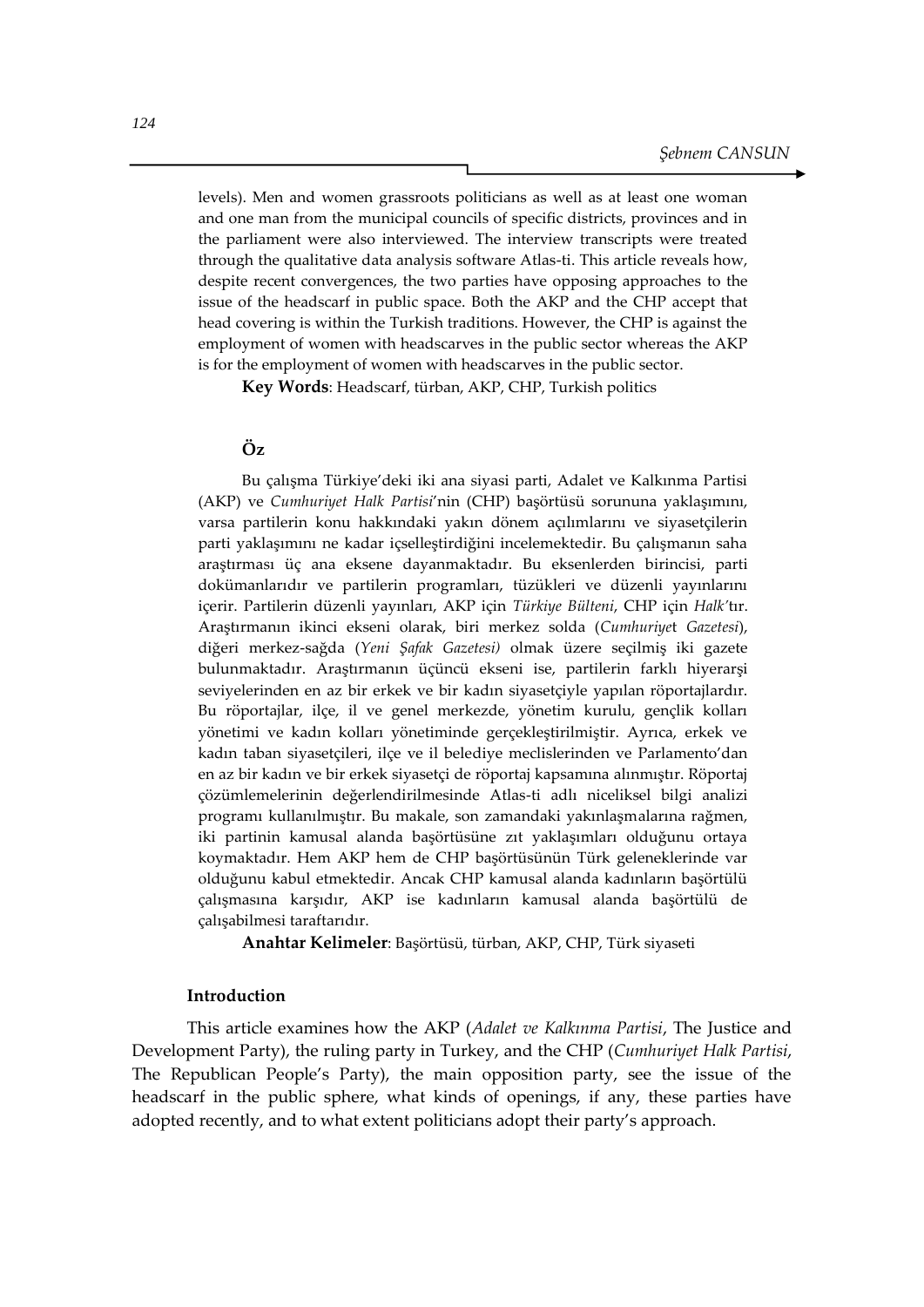The headscarf question is one of the most debated issues in Turkey, because "head covering receives increasing legitimacy" and is related to the place of religion in Turkish society (Arat, 2010: 869-884). The republican elite want to restrict this religious practice to the private sphere perceiving its presence in the public sphere as a symbol of political Islam (Gürbüz, 2009: 231-249) and "the visible expression of (…) the (re)Islamization of Turkish society" (Jelen, 2011: 308-311). Liberals argue that it is not fair to limit religious preferences to the private sphere (Ayata & Tütüncü, 2008: 363- 384). The logic of their defense is that freedom of dress is part of one's fundamental rights (Saktanber, 2006: 21-31). Regarding the political parties analyzed in this article, the CHP is taken to represent the republican elites and the AKP the liberal masses for the purposes of discussion (Kuru, 2006: 136-159).

The headscarf debate certainly has a direct impact on the way women live their lives. Very conservative circles argue that if head covering were allowed in secondary education, it would have a positive impact on the proportion of country's girls enrolled in school. The headscarf is also a problem for covered women who want to attend college or work in the public sector. Moreover, women with headscarves cannot be elected to municipal assemblies or to parliament.

According to a representative survey conducted by the TESEV (*Türkiye Ekonomik ve Sosyal Etüdler Vakfi*, The Turkish Economic and Social Studies Foundation) in 2006, 61.3 percent of Turkish women cover their heads in 2006: 48.8 percent of those wear the so-called traditional covering (*başörtüsü*), 11.4 percent the "Islamic" *türban*  and 1.1 percent the fully-body chador (*çarşaf*) (Çarkoğlu, 2009: 450-461). The traditional head covering leaves the neck and shoulder and some of the hair uncovered, the newer *türban* covers the head, the neck, and sometimes the shoulders and all of the hair, and the chador leaves only the eyes uncovered (idem.). The most politically sensitive of these that forms the subject of this paper is the *türban*, as the controversy stems from the fact that it is widely considered a symbol of Islamism.

This research considers the perspectives of two particular political parties, the AKP and the CHP regarding the headscarf. The AKP, which was established in 2002, is inspired by religion and its leading members come from Turkey's previous Islamist parties (Ahmad, 2005: 173). The party declares itself to be both conservative and democratic. However, some of its actions arouse suspicions that the party leadership has a hidden Islamist agenda (Hale, 2006: 83). The CHP is the party founded by Atatürk (the founder of the Turkish Republic). The CHP declares itself to be both secular and social democratic but occasionally plays the religion card for electoral purposes (Öymen, 2004: 274). As far as the political power of these parties is concerned, the AKP has headed a single-party government since 2002. It won 46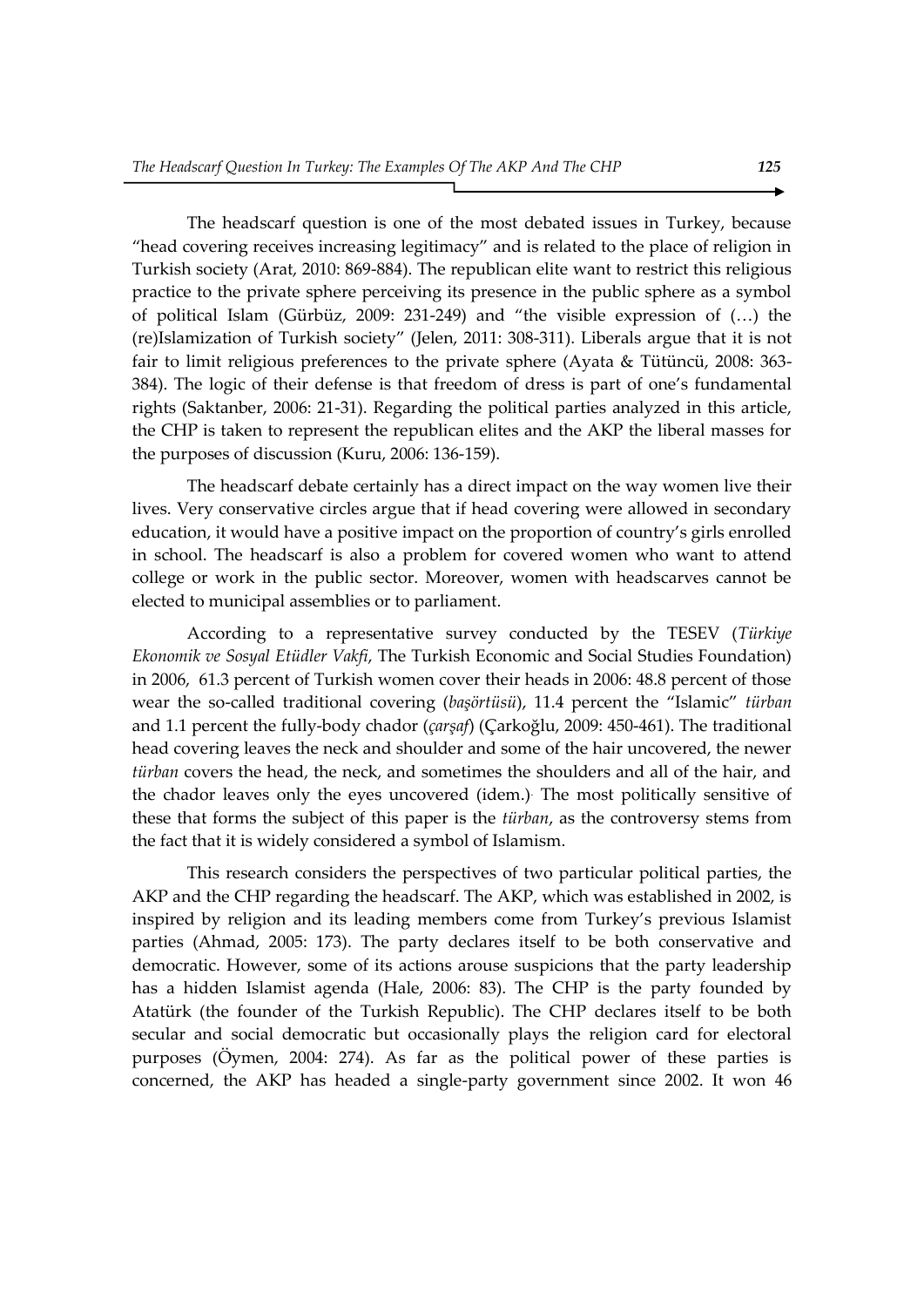percent of the popular vote in 2007 and 50 percent in 2011, while the CHP won 21 percent and 26 percent respectively.

## **The research**

The field research is guided by three pillars. The first pillar is made up of a review of the party documents (programs, statutes, internal publications). The AKP's main publication is *Türkiye Bülteni* (Bulletin of Turkey) and the CHP's is *Halk* (The People). Second is a review of two daily newspapers, one centre-right and the other centre-left. These are *Yeni Şafak* (The New Dawn) and *Cumhuriyet* (The Republic). The former has close links with the AKP, whereas the latter has a secular leaning, and therefore might be considered the newspaper ideologically closest to the CHP. *Yeni Şafak* was founded in 1995 and currently has a daily press run of approximately 110,000. *Cumhuriyet* was founded in 1924 and has a daily press run of 60,000. The dates of focus are limited to the years after the Helsinki Summit of December 1999, when the European Union officially accepted Turkey's application for accession. This is mainly because the accession process initiated a period of reforms over every aspect of socioeconomic and political life in the country.

Finally, interviews were conducted by me between November 2006 and February 2007. At least one man and one woman from every level of hierarchy in each party (central office administration, youth branches' administration and women's branches' administration at the district, provincial and national levels) were interviewed. Also, at least one woman and one man from the municipal councils at the district, provincial and parliamentary levels, as well as male and female grassroots politicians were interviewed. At the district level, the Kadıköy district of Istanbul was chosen as the CHP research site, because it is widely known as a party stronghold. Another district along the city's Asian coast, Beykoz, was chosen for its clear electoral support of the AKP. Research at the municipal and national levels was conducted in İstanbul and Ankara respectively.

|            | Man | Woman | <b>Total</b> |
|------------|-----|-------|--------------|
| AKP        | 12  | 16    | 28           |
| <b>CHP</b> | 10  | 15    | 25           |
| Total      | 22  | 31    | 53           |

**Table 1. General Information on the Interviewees** 

The party programs, statutes and the internal publications were read first. Then, the dailies were read at Atatürk Halk Kütüphanesi (Atatürk Public Library) in the Taksim district of İstanbul. Finally, interviews were conducted between November 2006 and February 2007 with the aforementioned party members. The interview transcripts were treated through the qualitative data analysis software Atlas-ti, and the results were supplemented with a discourse analysis of dailies read in the end of 2012.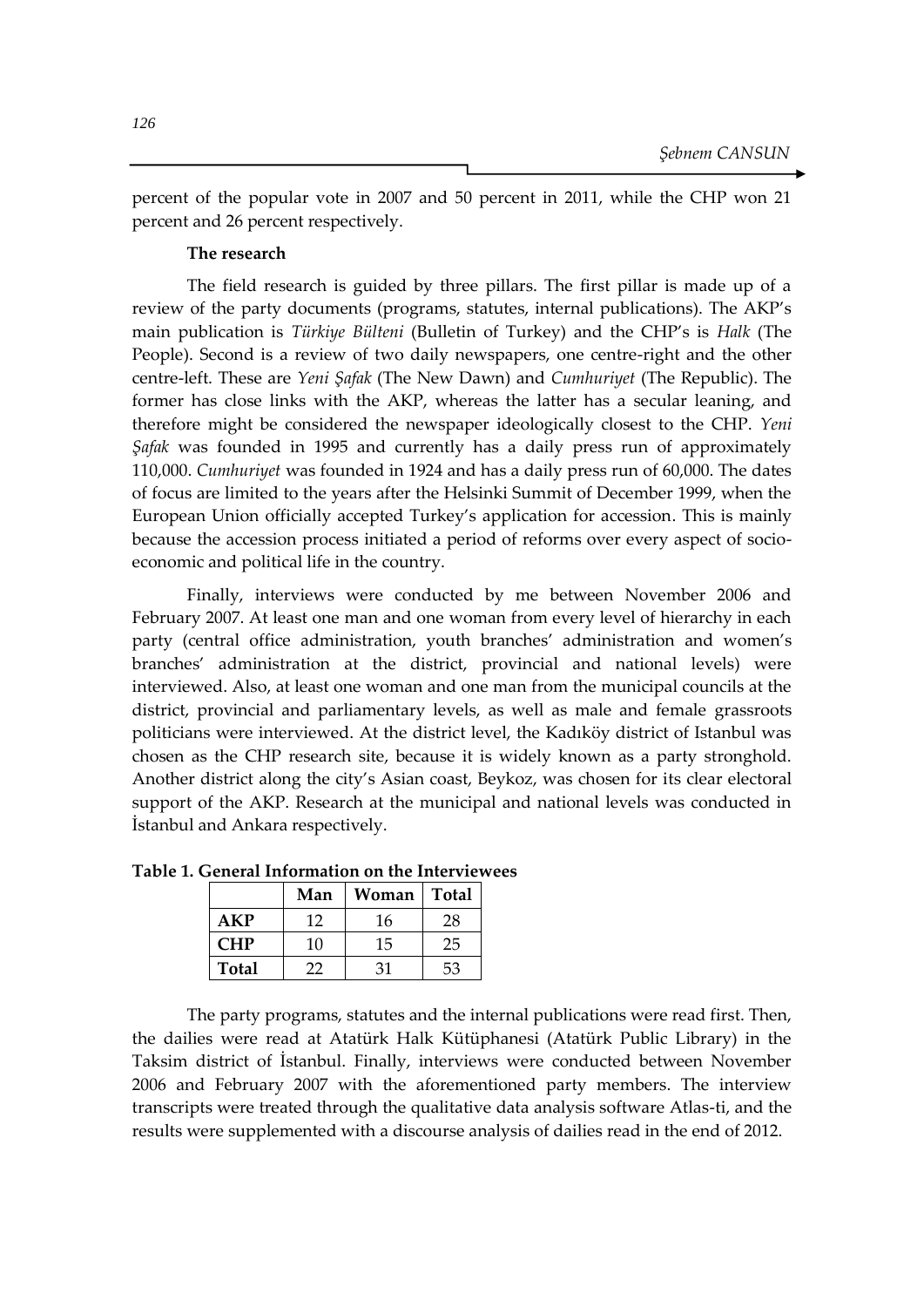# **The Positions of the Two Parties on the Headscarf**

Broadly speaking, the approaches of the AKP and the CHP on the issue of headscarf are clear. Both parties agree that hair covering among women is part of the traditions of Turkey's people. However, the CHP is against the employment of women with headscarves in the public sector, while the AKP is not.

Among the interviewees, only one female AKP member (from the district level directorate) rejected the use of the headscarf in the public sphere and one male and one female CHP member (a male deputy and a female municipal directorate member) tolerated it.

|                                                        | <b>AKP</b> |       | CHP |       |
|--------------------------------------------------------|------------|-------|-----|-------|
|                                                        | Men        | Women | Men | Women |
| The headscarf must be permitted in<br>the public space | 12         | 15    |     |       |
| The headscarf must be banned in the<br>public space    | $\Omega$   |       | 9   | 14    |
| Number of interviews                                   |            | 16    | 10  | 15    |

**Table 2. The Approach to the Headscarf in Public Space**

Also, at the AKP, the general term "headscarf" (*başörtüsü*) was more frequently used during the interviews than at the CHP, where the more specific term *türban* was the dominant reference.

|            | AKP |       | <b>CHP</b> |       |  |  |  |
|------------|-----|-------|------------|-------|--|--|--|
|            | Men | Women | Men        | Women |  |  |  |
| Türban     | 30  | 34    | 50         | 83    |  |  |  |
| Headscarf  | 65  | 34    | 23         | 19    |  |  |  |
| Number of  |     |       |            |       |  |  |  |
| interviews | 12  | 16    | 10         | 15    |  |  |  |

**Table 3. The Number of Word Occurrences**

Notably, among AKP women, the use of both words was balanced. To them, it appears that the choice of one word or the other is not important; the significance lies in the act of covering hair.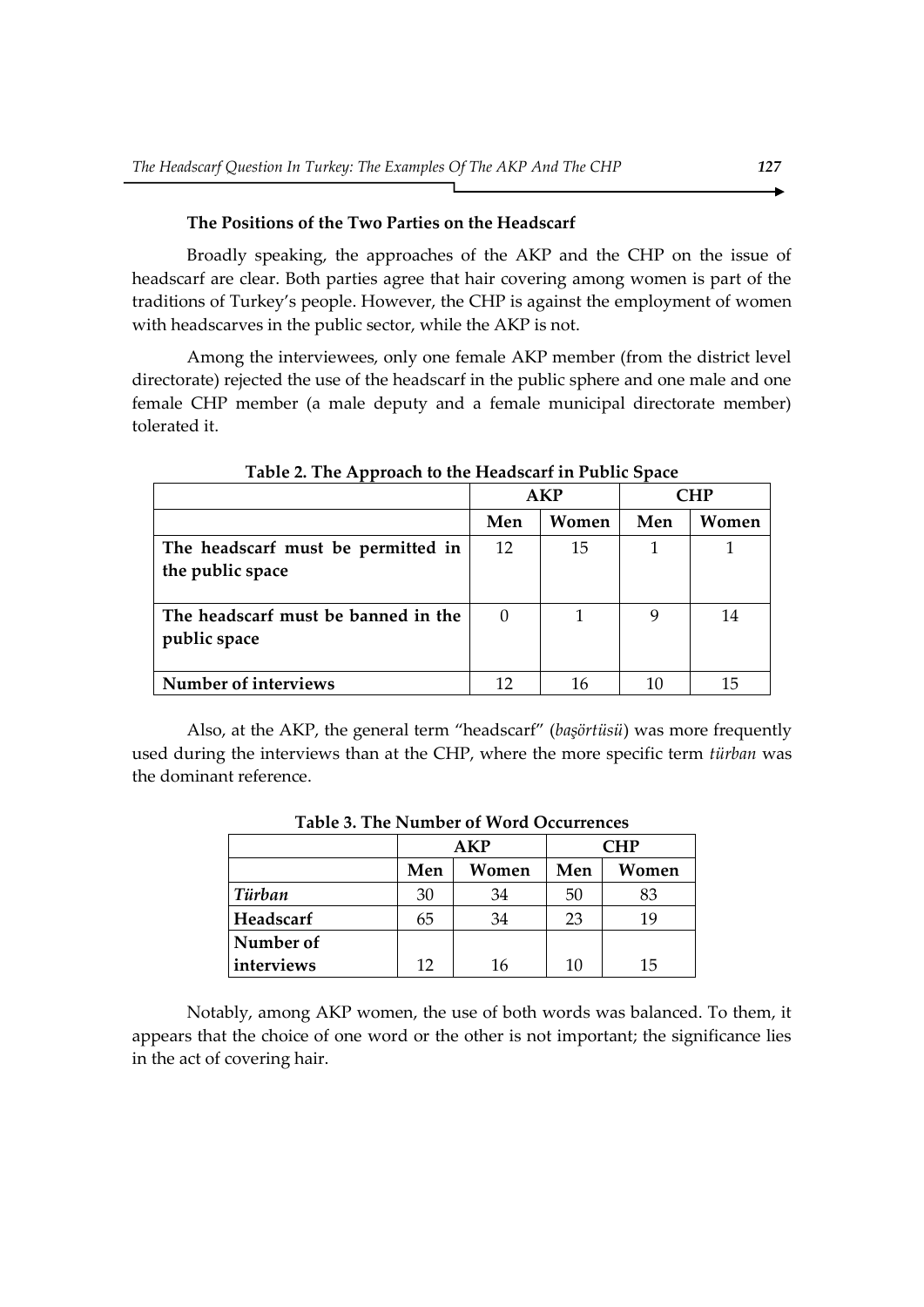Neither party's program mentions the subject of the headscarf. According to Article 90 of the law of political parties, political parties' regulations and activities should respect the constitution, and since secularism has been part of the constitution since 1937, it may be understandable that an approach supporting the use of religious symbols like the headscarf in public does not appear on AKP program. Neither, however would a radical Kemalist approach appear on CHP program, since it tries to position itself as a catch-all party.

### *The AKP and the headscarf*

The issue of the headscarf in the public sphere emerged during the 1980s. In 1987, Abit Kıvrak, president of the municipal leadership of the Welfare Party (Refah Partisi, RP) in Konya, defended the rights of covered girls to education in the process of declaring his opposition to the headscarf ban (Milli Gazete, January 4, 1987: 3). In the Turkish context, the headscarf -especially the versions associated with political Islam, as described above- has mostly been considered a sign of reactionary attitudes. According to Kıvrak, it was those who prevented girls with headscarves from going to school were the ones with retrogressive attitudes. Similarly, sociologist Nilüfer Göle affirmed that there is no logical rift between being covered and being modern; she is one of the first Turkish academics to have done so through her research on the decision-making processes of educated young women who had decided to cover their hair (Göle, 1991).

In the 1980s, women were invisible within the Islamist RP. It was up to men to defend the rights of women, and for them, there existed only the problem of the headscarf. The 1990s marked a sort of transformation for the party. For example, Nermin Erbakan, RP leader Necmettin Erbakan's spouse, finally appeared in public with her husband to stress her "modernity" (Yeni Şafak, January 12, 2007: 12). In 1999, for the first time, women from the RP were even elected to the parliament. The AKP, several members of which were members of the RP before it was shut down, is today a long way off from its ultra-conservative past. Most of the time, it is the party's women who voice their own problems.

In the 2000s, the headscarf dilemma persists, and the women of the AKP are preoccupied with the issue. Remziye Öztoprak, from the committee of party founders, defended her covered colleagues, who make up 6 out of 13 women. According to her, "People should take an interest in [the] capacities [of AKP members who wear headscarves]". (Yeni Şafak, August 21, 2001: 1). Ayşe Böhürler, *Yeni Şafak* columnist and party founder who wears a headscarf, echoed this point in her complaint that politicians with headscarves are viewed only in terms of their style of dress (Yeni Şafak, August 22, 2001: 1).

Some AKP women have particularly suffered because of the headscarf issue. Two among our respondents faced the problem of schooling and of getting promoted within the public sector. One said she could not continue her education because of her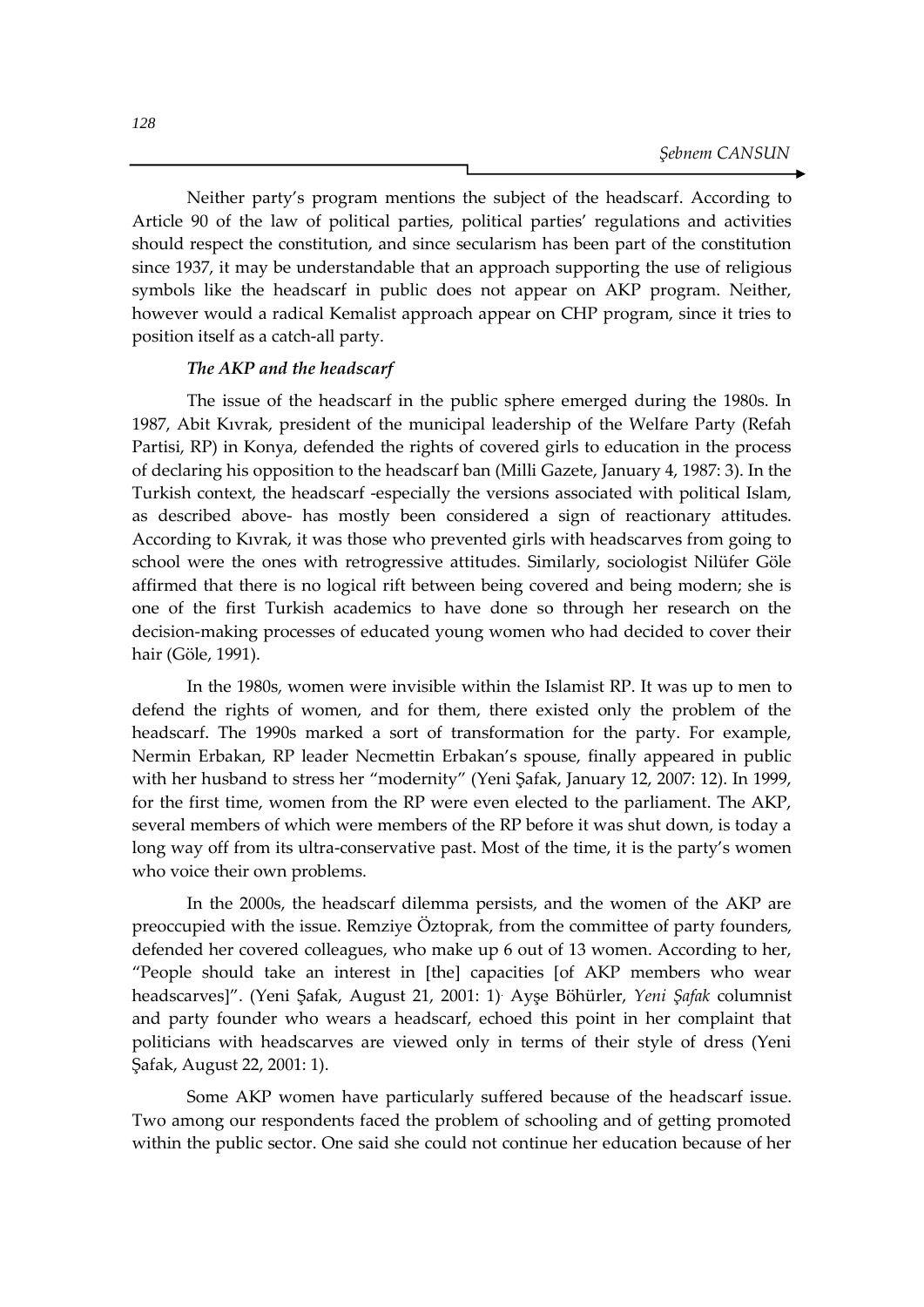headscarf (woman, 31 years old, high school graduate, member of the party's district women's branches leadership, AKP, Interview conducted on November 7, 2006 in İstanbul). Another, who had hit a career wall because of her headscarf, is a former member of the RP:

I covered my head at 11. I went to an *imam hatip* [religious vocational] high school. Ever since that day this has become a problem in every stage of my life. If today I am not an assistant professor in a university, (…) if I am not a deputy and will not be in the short term, it is because of the headscarf. (…) People say, 'Why don't you find the solution?' (...) We will see. Time is the solution for all (woman, 37 years old, Ph.D. in political science, member of the Central Decision-Making and Executive Committee, AKP, Interview conducted on February 5, 2007 in Ankara).

These women want the headscarf ban lifted; they have things to offer to public life and want to be active in it. They believe themselves to have suffered an injustice. Several AKP women also stress how wasteful it is that women with headscarves are excluded from economic life. Male members of the AKP adopt the same discourse. One journalist, who is also an AKP member, explains:

Many women stay behind because of the headscarf. (…) I have female friends who cannot have yellow press cards because of the headscarf (...) It is Allah's order. (...) Whether she puts on a scarf or not, it should not interest anyone. As we say, adultery is an individual problem and we must be tolerant of it; we need to be tolerant to the headscarf too (man, 38 years old, journalist, member of the party's communications center, AKP, Interview conducted on February 5, 2007 in Ankara).

According to this view, limitations on the presence of the headscarf in the public sphere constitute discrimination against working women. Furthermore, this man has no doubt that covering is God's order. The most interesting point is the comparison drawn between freedom to wear the headscarf and adultery; both situations must be met with toleration.

Declarations regarding students with headscarves are numerous. The state minister responsible for women and family affairs, Güldal Akşit, while presenting a report to the United Nations on Turkish women, criticized the headscarf ban on campus with the assertion that "because of their faith, female students have difficulties accessing to education" (Cumhuriyet, January 5, 2005: 8). Canan Kalsın, president of the women's branches in İstanbul, claimed the reason she did not become an academic was because she saw the oppression of students with headscarves and sensed she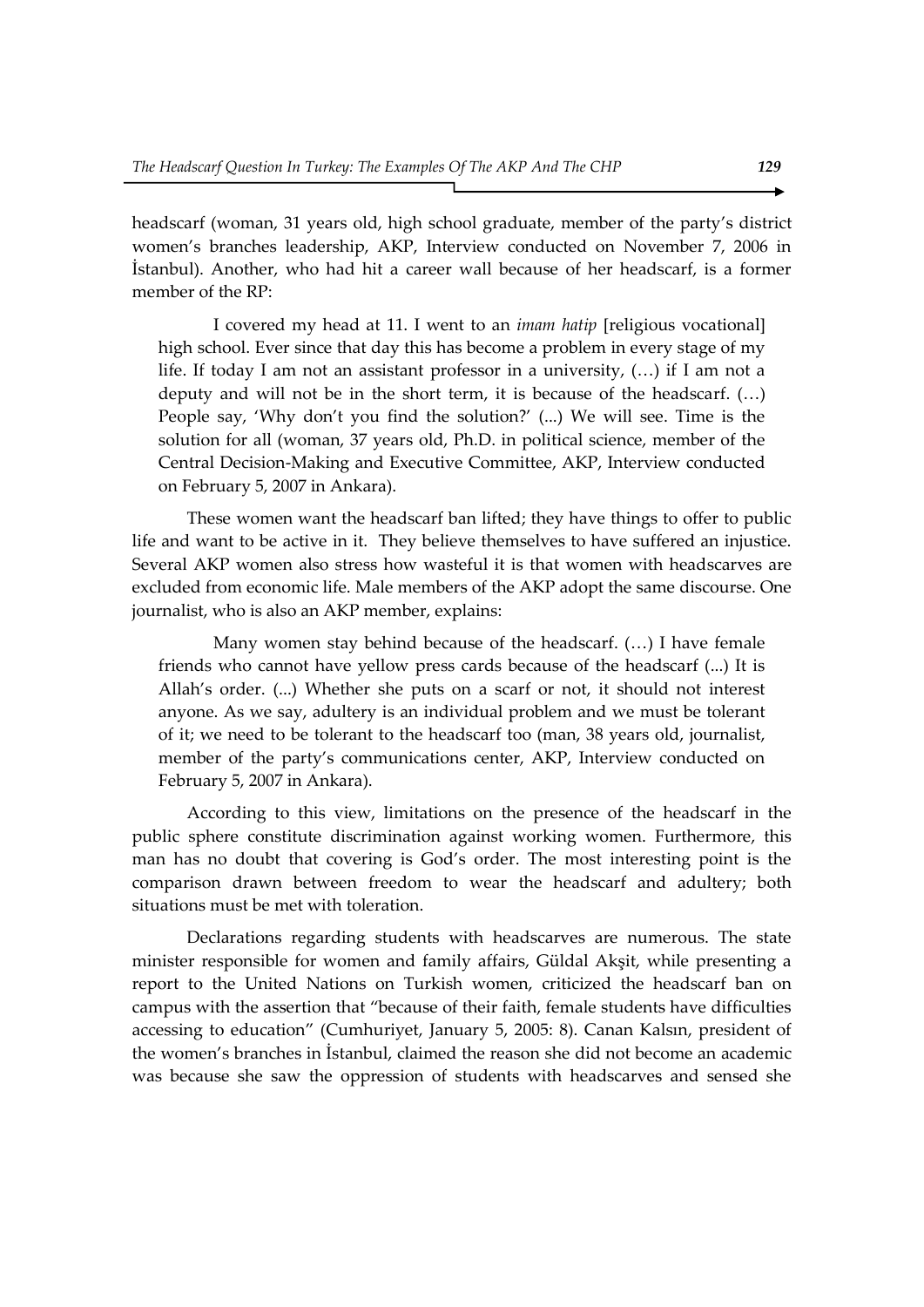would never be happy in such an atmosphere (Yeni Şafak, March 24, 2002: 1, 2). Deputy Nursuna Memecan reasons that "[i]t is a paradox to defend girls' entry into social life and then exclude those who want to go to school because of their dress" (Yeni Şafak, July 28, 2007: 16). Minister Nimet Baş (formerly Nimet Çubukçu) considers the headscarf ban in the public sector gender discrimination (Yeni Şafak, January 19, 2008). Women with headscarves officially may not enter university campuses, while men with equivalent values may do so without any problems. The point that conservative male students remain unaffected by such bans, and that the burden is carried disproportionately by like-minded women, is also put forward by researchers Murat Borovalı and Ömer Turan (Borovalı & Turan, 2007: 147).

Although the AKP makes a point of defending the right of covered women to attend university, a survey conducted in 2003 by Binnaz Toprak and Ersin Kalaycıoğlu reveals that only one percent of young women who graduated from high school reported discontinuing their studies because of the headscarf ban on university campuses (Kalaycıoğlu & Toprak, 2004: 98). 29.8 percent of the covered women surveyed who did not attend university cited a lack of success in entrance examinations, 14.6 percent said it was because they married, and 10.5 percent said their families would not allow it.

There was "a reception crisis", an atmosphere of particular confrontation regarding the headscarf issue during the administration of former President Ahmet Necdet Sezer (Cindoğlu & Zencirci, 2008: 792). Sezer, a staunch defender of secularism, did not invite the covered spouses of deputies to receptions. He went so far as to send invitations excluding spouses to male AKP deputies and invitations including spouses to the female deputies. Most of the female deputies, reacting to the gender discrimination, criticized this choice and many found excuses not to attend the receptions (Yeni Şafak, October 22, 2003: 12). They had a strong reaction to the gender discrimination. In fact, according to sociologist Nilüfer Narlı, who conducted field research in 1998 that she actualized in 2002, women from the Welfare Party, Virtue Party and the AKP take "an aggressive position" on the issue of the headscarf:

[Islamist women] have strong male support behind them when they oppose the headscarf ban, an Islamic issue that is also closely related to female chastity and male honor (…) They do not display such endurance when it comes to protest against severe violations of women's rights, such as honor killing (Narlı, 2002: 83).

Members of the AKP are particularly concerned with Turkey's image abroad. For example, one young woman from the AKP who does not cover her hair and has just finished her university education declares she is ashamed of Turkey's image abroad. She thinks that "this is a problem created on purpose, because in reality, there is no actual problem" (woman, 27 years old, university graduate, member of the party's provincial youth branches, AKP, Interview conducted on November 21, 2006 in İstanbul). This young woman attacks the CHP with the same arguments the CHP uses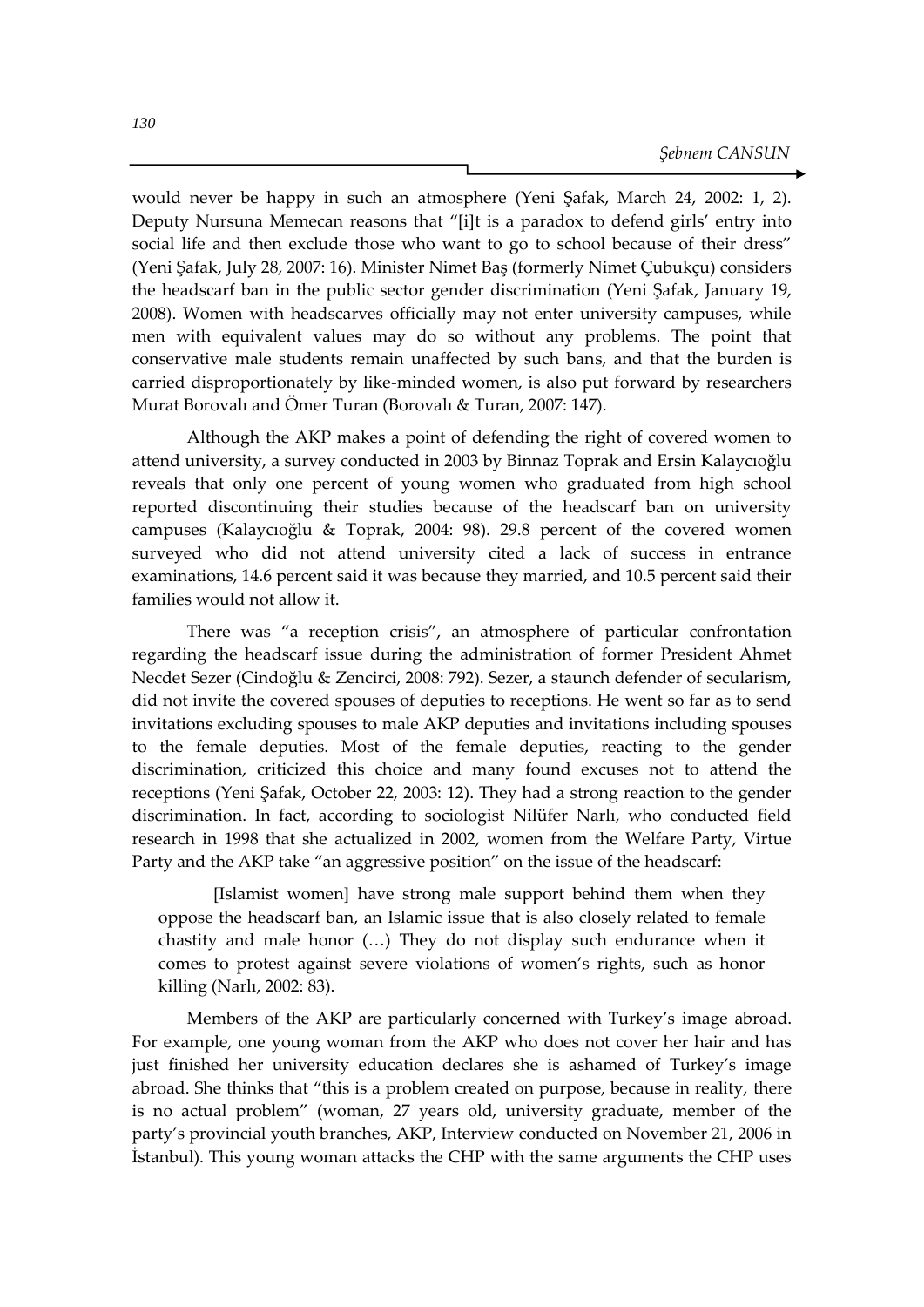to attack the AKP. Secular people and CHP members, especially women, are ashamed of seeing women with headscarves out of concern the country will be viewed abroad as religiously backwards, whereas AKP women are ashamed of the ban on the headscarf out of concern the country will be viewed as authoritarian and intolerant.

The arena of male politicians' covered wives also occupies a place in public debate. When, in 2006, Prime Minister Erdoğan appointed to the Central Bank a director whose wife covered her hair, he was accused of appointing Islamists to important positions. Erdoğan responded that this appointment was made not because of his wife's headscarf, but based on the appointee's capacity to perform the job in question (Cumhuriyet, December 19, 2006: 5).

In 2007, people in Turkey discussed whether Abdullah Gül, whose spouse was covered, could become the country's president. During these discussions, president of the women's branches Selma Kavaf, who was the minister responsible for women and family affairs between 2009 and 2011, came forward with the contention that "the constitution did not pose criteria for the president's wife (…) The headscarf is a personal choice" (Cumhuriyet, December 19, 2006: 5). This liberal approach towards the headscarf from members of the AKP is logical since there are many covered women among the families of party members. The findings within the Ph.D. thesis of İsmail Safi, a founding member of the AKP, indicate that 83 percent of AKP deputies' wives cover their hair. Among the party's municipal directorate presidents, 90 percent of wives, 100 of the mothers, 75 percent of adolescent and adult daughters were reported to cover. At the district level, 80 percent of the mayors' wives were reported to cover (Cumhuriyet, July 24, 2008: 1, 8). Tayyip Erdoğan's spouse is among those with headscarves. She has confronted problems because of her headscarf and even cried when she was not allowed to make a visit to the military hospital GATA (Cumhuriyet, February 4, 2010: 5).

Within the AKP discourse, there are sometimes differences in approach regarding the headscarf (Cumhuriyet, December 1, 2002: 5). For example, according to House Speaker Bülent Arınç (2002-2007), if a woman is a user of public services, she must be free to wear her headscarf. By extension, this would make a student or patient free to cover her hair. Restrictions against the headscarf are perhaps arguable only in the case of women employed in the public sector. This is an idea supported by the secular columnists like Ali Sirmen as well (Cumhuriyet, February 5, 2010: 4). In contrast, according to one of the interviewees, whether or not to wear the *türban* should not be an individual decision, and "every woman should wear it" (man, 28 years old, high school graduate, office boy with the party, district-level grassroots politician, AKP, Interview conducted on November 8, 2006 in İstanbul).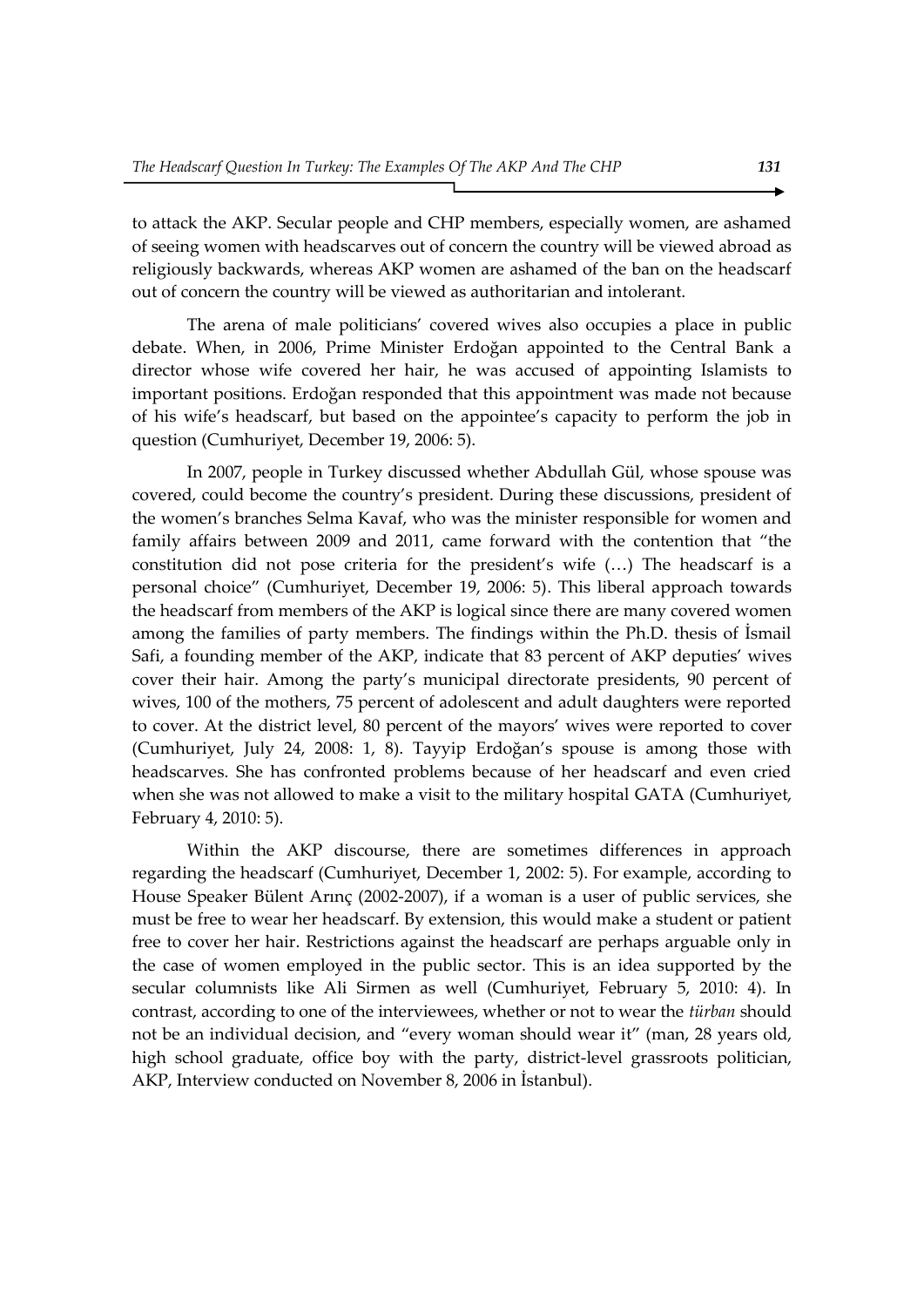The AKP has long argued that covering one's hair is not symbolic of a commitment to political Islam but is merely a sign of faith in God and therefore must be free. The CHP on the other hand stresses its symbolic dimension. A female lawyer and an AKP member of the municipal council thinks head covering is not necessarily linked to political Islam but is a means of socialization for conservative women:

I do not think that the actual headscarf is a symbol of political Islam. (…) If [covering] is a means used by women to participate in daily life, if it is only because they are religious women, then we must let them. Let them participate in social life (...) Why do we push them away if it is a means they use it to enter social life? This is what leads to marginalization, this is a very dangerous thing (woman, 38 years old, lawyer, member of the municipal council of İstanbul, AKP, Interview conducted on November 23, 2006 in İstanbul).

The idea that the headscarf should not be considered "a means of limitation but one of emancipation" has been repeatedly emphasized by Islamist intellectuals, Cihan Aktaş being a good example (Aktaş, Summer 1995). The above quotation is interesting, because it focuses on the danger of women's ostracization from public space, which rests on the argument that women who cover do so because they feel it more appropriate to represent themselves this way in the public sphere. By extension, if the secular republic rejects *türban*-wearing women, it becomes natural that they would support an Islamist government that accepts them as they are. It is always women who speak up about the potential dangers created by keeping women out of the public sphere, presumably because it is they who are affected most by such issues.

Here is another characterization of the poor relations between women with headscarves and those who do not let them participate in public life. According to a male AKP member, women with headscarf are the "normal people" of Turkey and the headscarf ban in the public sphere is an excuse not to share the economic benefits:

 Normal people, the Anatolian person, when she was in the position of serving others, [the headscarf] did not cause a concern. (…) To me, the cause is totally economic (...) It is like the immigration of Turks to Germany. [Anatolian people] came to İstanbul and people said, 'Well, it is good that they come. They will do our cleaning'. Yet when their children attend the same university, graduate from the same schools, then there becomes a problem with covering heads or not (…) If they had not covered their hair, then they would find something else (man, 44 years old, engineer, member of the party's provincial leadership, AKP, Interview conducted on November 23, 2006 in İstanbul).

In this passage, we see how Anatolian conservatives are posed as "the real Turkish people", as if to say those who do not embrace so-called traditional values lack an authentic identity. According to this view, a "real" Turkish woman is the one who covers her hair, and a real Turkish man is one whose spouse wears a headscarf. Another respondent who expressed similar ideas, a member of the youth branches,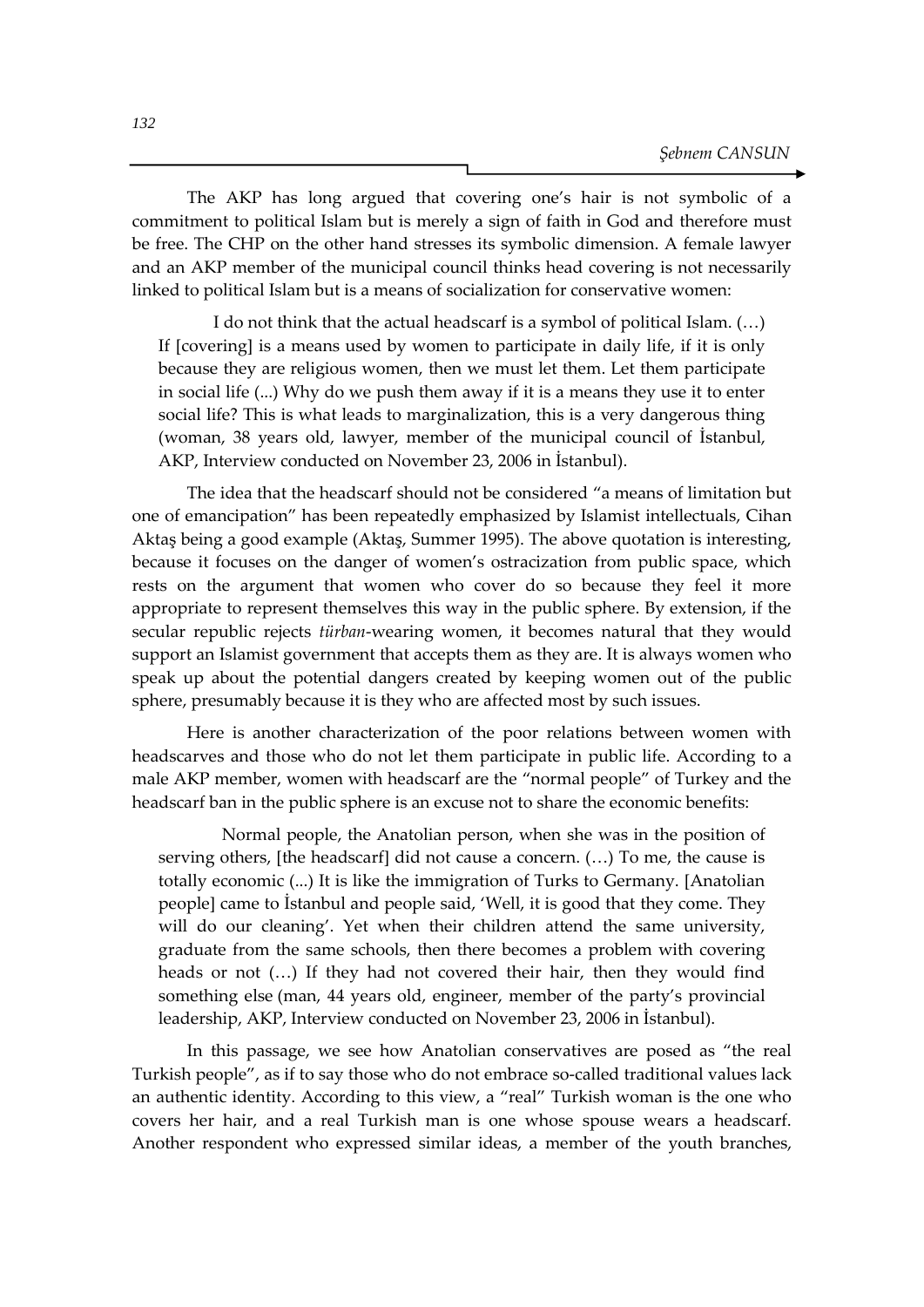used the metaphor of a "cake", wherein the headscarf issue was manufactured so that the powers that be did not have to share "one's piece of the pie" or cake in this instance (man, 29 years old, university graduate, member of the party's provincial youth branches leadership, AKP, Interview conducted on November 21, 2006 in İstanbul).

In 2008, Prime Minister Erdoğan declared that even if the headscarf were a symbol, it would be unfair to ban it in a time when we speak of freedoms (Yeni Şafak, January 15, 2008). In the process that followed, the AKP tried, with the support of the MHP (Milliyetçi Hareket Partisi, Nationalist Movement Party), to lift the headscarf ban on university campuses. *Cumhuriyet* columnists affirmed that the AKP wanted to legalize the *türban* throughout public sphere, and that Turkey was on its way to becoming an Islamist state (Arcayürek, January 18, 2008: 1, 8; Arcayürek, January 20, 2008: 1, 8). On the TV program *Siyaset Meydanı* (Politics Square) on the ShowTv network, two important AKP members, Ayşe Böhürler from the Central Decision-Making Council and Burhan Kuzu, president of the Constitutional Commission of the Parliament, defended the right for a woman with a headscarf and a law degree to serve as a judge (Birgit, January 22, 2008: 12). Several other deputies declared that their aim was to eventually lift the headscarf ban throughout the whole of the public sphere (Özgentürk, January 27, 2008: 12; Zileli, January 31, 2008: 17). Tayyip Erdoğan asserted that people should be free to choose how to dress, a declaration that was interpreted by some as containing the potential to open a path towards the Iranian-style black chador (Arcayürek, January 27, 2008: 1, 8).

The AKP's support for the headscarf at universities was one of the major reasons it was brought to the Constitutional Court in 2008. The agreement of 7 judges, that is a qualified majority, was necessary for dissolution of the party. In June 2008, only 6 judges (out of 11) voted in favor of the party's dissolution (Cumhuriyet, July 31, 2008: 1, 8), but it did decide to deprive the AKP of half of its public funding for the year. According to the court president, Haşim Kılıç, this was a "serious warning", because 10 judges (out of 11) suspected anti-secular activities were taking place within the party. The Constitutional Court also nullified an amendment that would have legalized wearing the headscarf on university campuses (Cumhuriyet, October 22, 2008: 1, 5).

In September 2010, Erdoğan put forward another initiative to lift the headscarf ban and asked for the cooperation of other parties, but the CHP continued to resist (Yeni Şafak, September 1, 2010). Erdoğan declared to be "primitive and reactionary" to deprive women with headscarves from education (Yeni Şafak, October 24, 2010). This tentative step on the part of the AKP and its results show that the subject of the headscarf is still problematic in Turkey. It is notable that even when the initiative was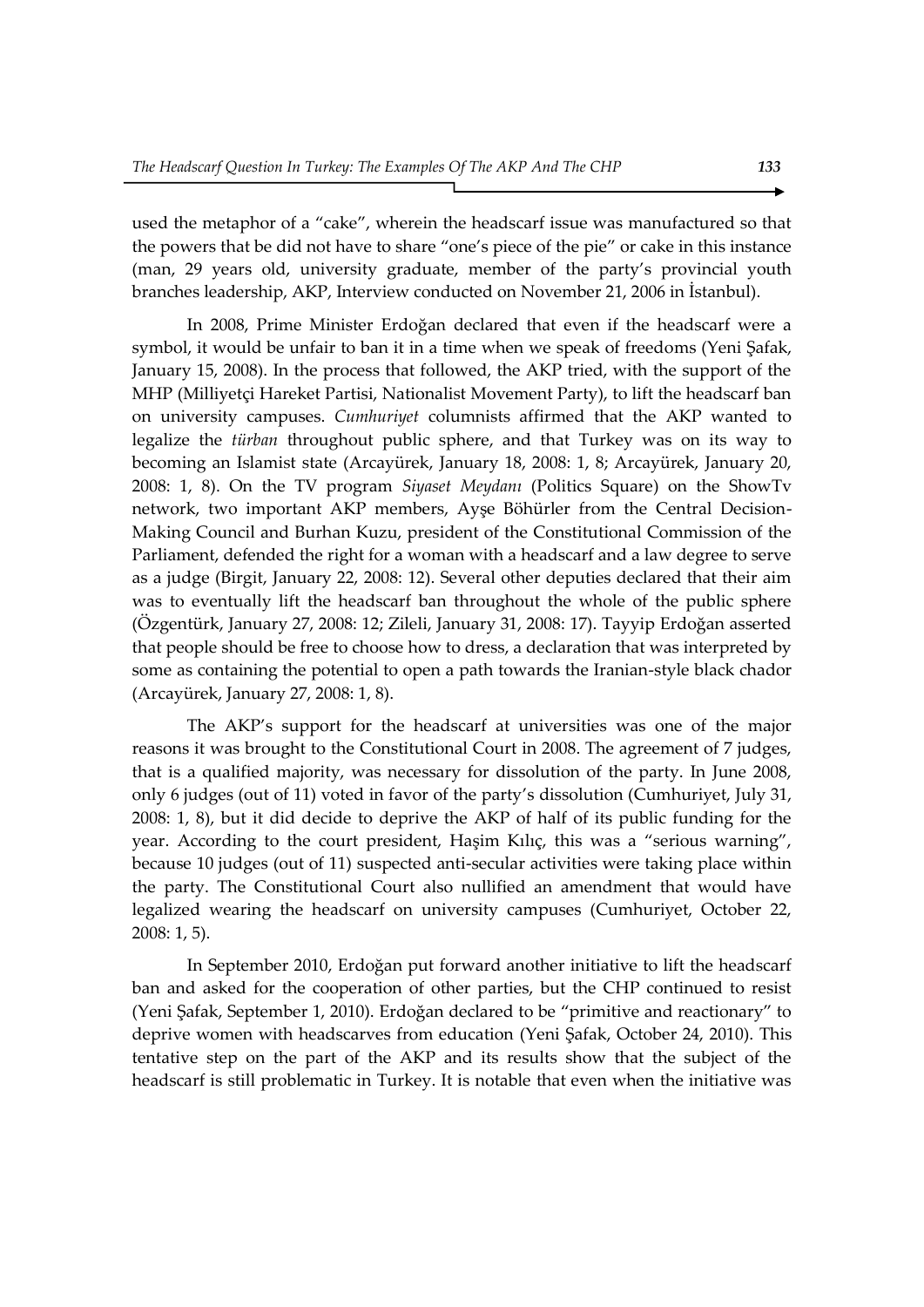being debated the party publication *Türkiye Bülteni* published almost no articles on such a hot topic; it is mentioned only once by the prime minister:

When every person in this country, woman or man (...) nonheadscarved women and headscarved women (…) stand together (…) then Turkey will live the happiness of being a civilized, modern and liberal country (Türkiye Bülteni, April 2006).

It seems likely that the AKP avoids discussion of the headscarf issue in *Türkiye Bülteni* in order not to be labeled an Islamist party.

The conservative-democratic AKP argues that the headscarf ban is a denial of freedom of expression and religious liberty.

## *The CHP and the headscarf*

The CHP is against the public employment of women with headscarves in the public sector. The party members do not employ a discourse of domination although they have family members who wear headscarves. Those with Anatolian origins in particular are likely to have mothers who cover their hair:

Where I come from [Bayburt, in northeast Anatolia] conservatism rules. I have never seen my mother bareheaded (...) But this *türban* is something different. This is not the headscarf to which we are accustomed. This is something that the AKP government, and the Welfare Party before that, have found to extract public resources. We have six arrows. They have the *türban* (man, 44 years old, architect, member of the party's provincial leadership, CHP, Interview conducted on December 25, 2006 in İstanbul).

The idea alluded to by the young party member is that he understands the *türban* as a symbol of "green" or Muslim capital. For him, it is natural for a woman of a certain age to cover her hair, and his grandmothers from both sides put on a headscarf - CHP members do not oppose the traditional headscarf. But the party is "against the *türban*, because people use it as a symbol" (man, 25 years old, university student, president of the party's district youth branches, CHP, Interview conducted on December 19, 2006 in İstanbul).

CHP women have always been the most sensitive with regard to secular values, attacking the AKP for its support of headscarf in the public sphere. For example, in 2005, Birgen Keleş, a deputy from İstanbul, accused the government of taking into consideration only the dilemma of women's head covering (Cumhuriyet, March 8, 2005: 6). These women are afraid that if women with headscarves are elected to municipal assemblies and parliament, the country's secular systems will be in danger. They are aware that the militant women with headscarves will ask why they do not have a place in the parliament (Cumhuriyet, March 28, 2006: 6).

CHP women are particularly concerned with Turkey's image abroad. The CHP blames the Islamist *Milli Görüş* (the National Outlook) movement for creating the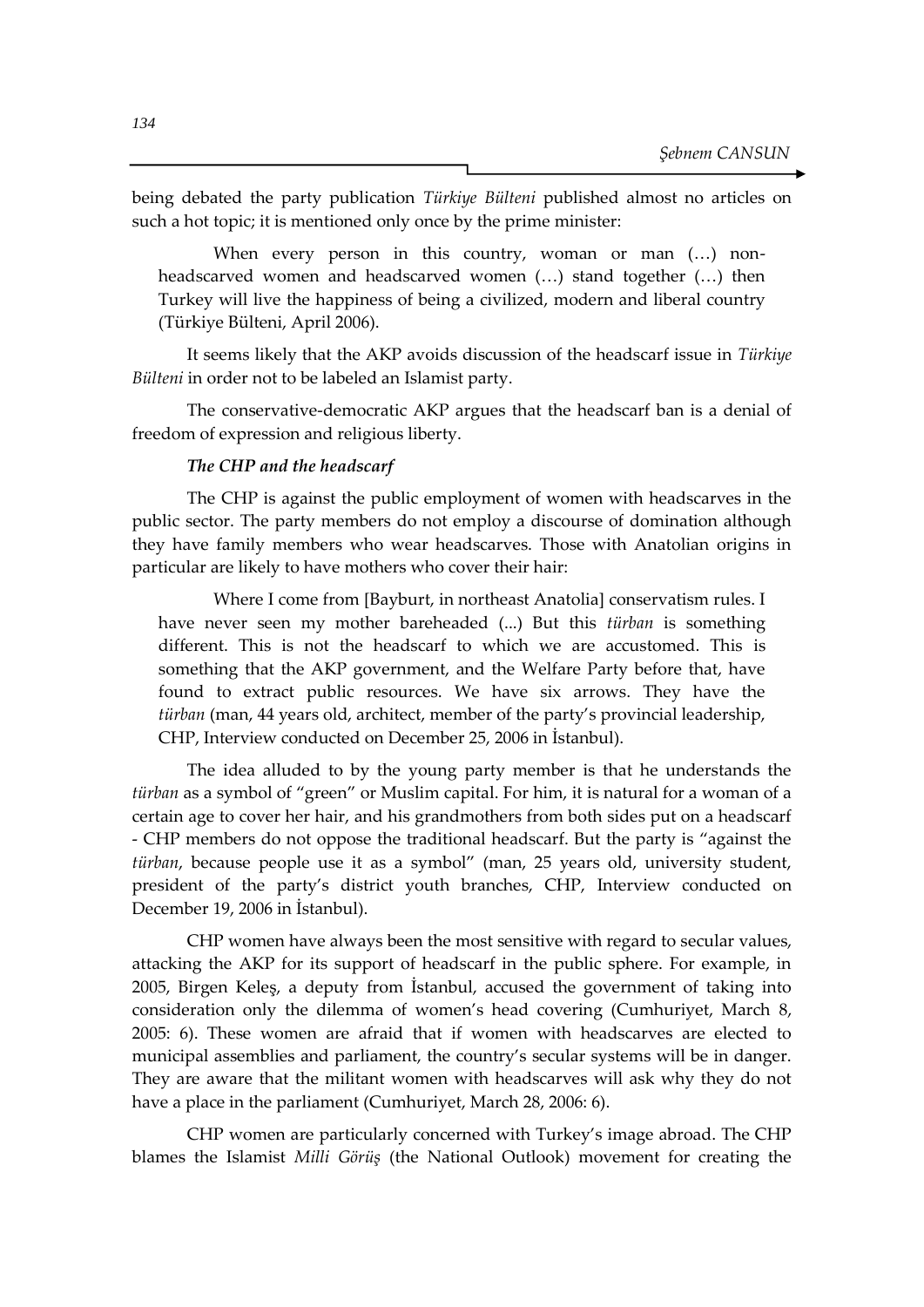headscarf problem. *Milli Görüş* was founded in 1969 by Necmettin Erbakan, a mechanical engineering professor. It has existed in the guise of various political parties since the Turkish constitution bans the anti-secular parties. CHP women envy the wives of the leaders of other Muslim countries who do not wear the headscarf and have trouble accepting that the republic founded by Atatürk is being represented by women in headscarves. As one female interviewee put it: "[The *türban* problem] has to do with the political projects of the United States on Turkey. By associating Turkey with moderate Islam, they move it to the Middle East to dismantle it later" (woman, 32 years old, lawyer, member of the party's provincial leadership, CHP, Interview conducted on December 26, 2006 in İstanbul).

In interviews of CHP party members, declarations that began with "of course it is a woman's freedom to choose what she wears" ended with in a discourse opposing its presence in public space. CHP women in particular tended to believe that under normal circumstances leftist ideology and feminism would not be in conflict with the headscarf. However, according to these women, head covering has some threatening aspects:

It is impossible that we have a problem with head covering that is based on a religious faith. (…) [But the *türban*] has begun to divide men and particularly women one from each other. (…) People have begun to perceive *türban* wearing women as honorable and *türban*less women as less honorable. I was a university student at the time. In public transportation, people were giving their places to *türban* wearers. We, we remained standing.(…). 'You, because you are *türban*less, you could do bad things at any time'. This is the perspective (woman, 32 years old, lawyer, member of the party's provincial leadership, CHP, Interview conducted on December 26, 2006 in İstanbul).

In this passage, we see testimony that the women who do not cover their hair suffer from being treated as "non-respectable". In Turkish society, women's honor is very important, and it is possible that some conservatives extend the privilege of honor only to women who cover. An opposite discourse has been among the secular-leaning public in discourse, according to which covered women take the liberties with their behaviors that uncovered women would not.

One university professor, who is also a parliamentarian, mentioned from her own experience that her female students had to put on a headscarf in order to finance their educations because aid is available for women who cover (woman, 58 years old, professor, deputy from Adana, CHP, Interview conducted on February 14, 2007 in Ankara). The benefits are not only financial but social also. A male member of the CHP's municipal direction elaborates on this: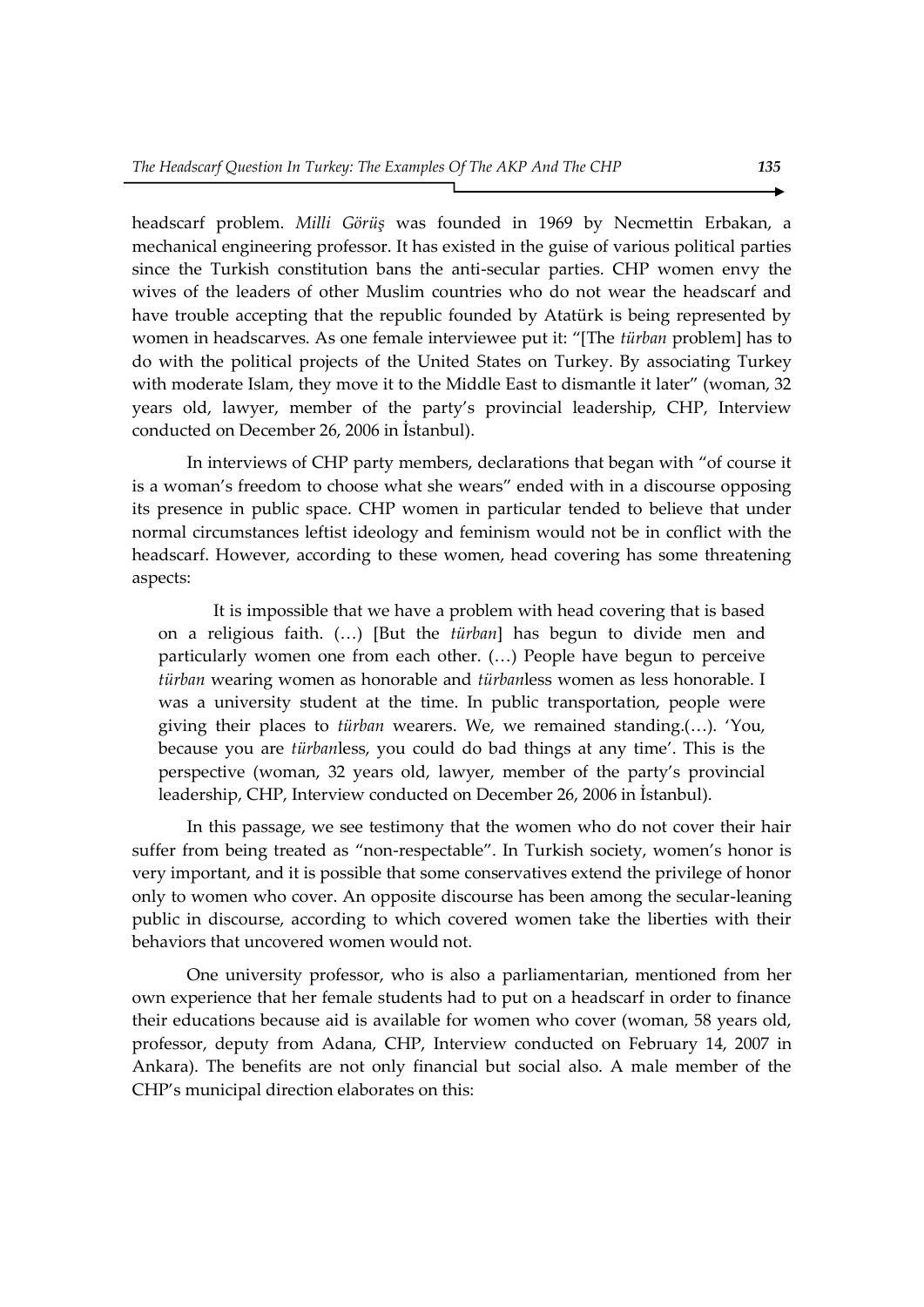When [*türban* wearers] are candidates for positions, they receive favorable responses quickly. If they want to go out on the street with a girlfriend or to meet a boyfriend this creates new possibilities. (...) [Also], in public space, you overcome harassment. You are then a girl of the community or a member of the family. Then, harassment becomes inappropriate for you (man, 44 years old, architect, member of the party's provincial leadership, CHP, Interview conducted on December 25, 2006 in İstanbul).

The above quotation shows us how women with headscarves are sometimes perceived as capitalizing on notions of honor and respect, with the headscarf functioning as a "visa for the street".

In 2007, the members of the CHP were publicly against Abdullah Gül's becoming Turkey's president since his spouse was covered. Faced with the eventuality of Gül's election, the secular masses organized protests in many cities, under the leadership of Professors Nur Serter and Necla Arat, who were later elected deputies of the CHP. In January 2007, Ayşe Gülsün Bilgehan, CHP deputy and granddaughter of the second president of the republic, İsmet İnönü, ardently opposed the presidency, which she said, would "transform [Turkey] into a country of moderate Islam" (Cumhuriyet, January 30, 2007: 9).

Despite the opposition to Gül's presidency, the CHP has recently adopted a certain tolerance towards the headscarf. The CHP has always considered the headscarf to be part of Anatolian culture, but tries ardently to stress the difference between a headscarf and a *türban* and to specify their opposition is to employment in the public sector of those wearing the latter. In order to emphasize this position, photos featuring CHP women with headscarves appear in the party's internal publication (Halk, March 15, 2006: 12; Halk, May 15, 2006: 4).

In 2008, the CHP made two different statements about the headscarf. At the beginning of the year, it attempted to block the AKP's liberal initiative and worked against lifting the existing headscarf ban on university campuses. Party chairman Deniz Baykal (1992-2010) argued that the *türban* is just "a uniform imposed on Anatolian people like a symbol (…) [that] does not come from religion but from politics" (Halk, February 1, 2008). Baykal asserted that the *türban* and the headscarf were two different things, and that the *türban* was not an obligation of the Koran (Yeni Şafak, February 19, 2008). This is a point of view also stressed in interviews:

There are different interpretations of our sacred book, Koran. (...) If you ask me (…) I do not think that God who created us would ban sun to the half of what he personally created (woman, 51 years old, political scientist and journalist, deputy from Ankara, CHP, Interview conducted on February 14, 2007 in Ankara).

When the AKP began to address the issue of the headscarf on university campuses, the CHP foretold that the rest of public space was next, and that the chador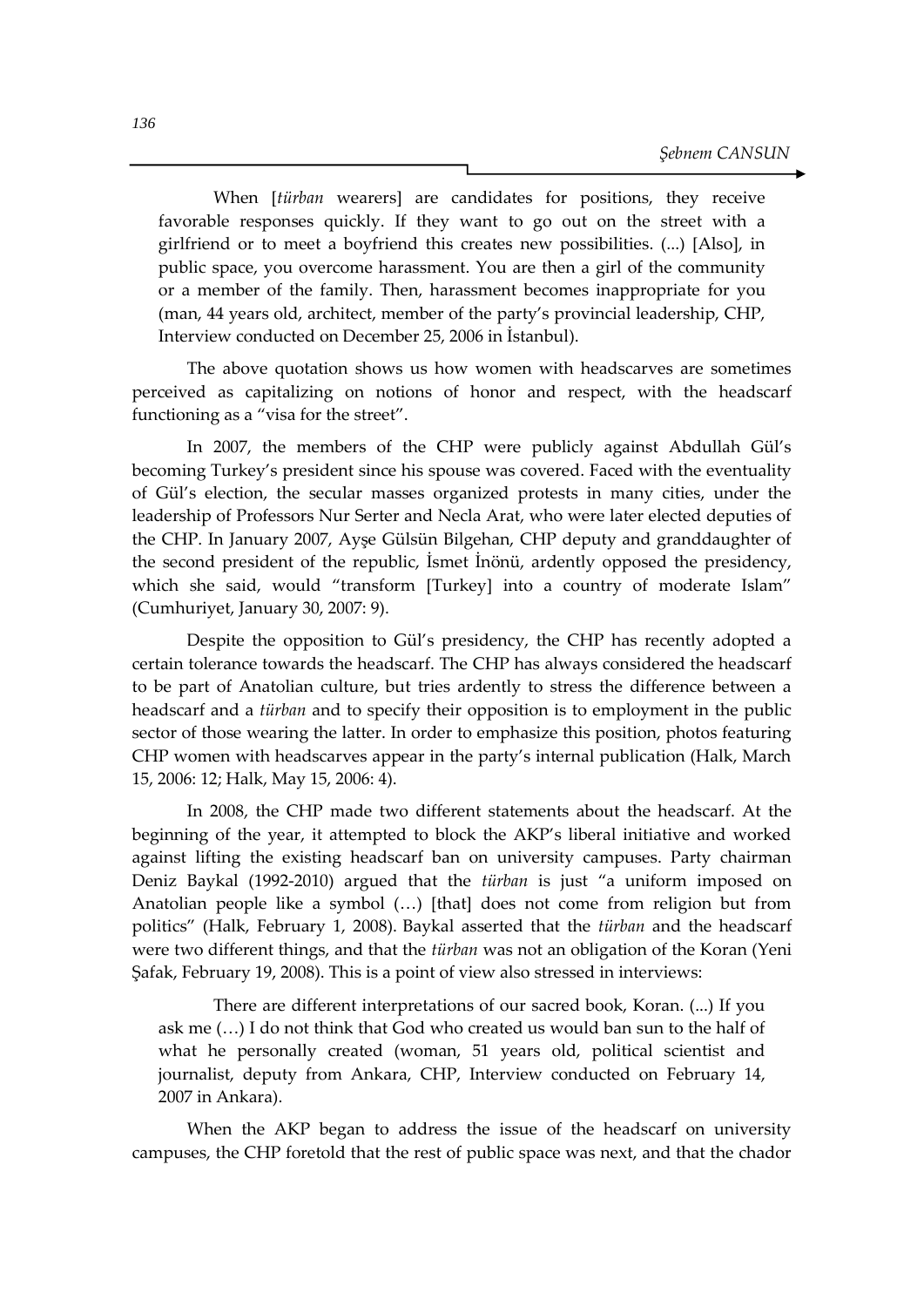would come soon after. It asked the Constitutional Court to block the AKP's efforts to legitimize the headscarf on campuses. Female deputies spoke out on behalf of secular values (Halk, February 15, 2008: 4). They contended that if the headscarf made its way to campuses, Turkey would end up like Afghanistan.

Despite these vigorous declarations, Baykal had completely changed his discourse by the end of that year. In November 2008, during the municipal elections campaign, he famously embraced into the party the woman who wore the black chador (Halk, November 15, 2008: 16). This woman was the wife of a candidate for mayor from the CHP. This action could easily have been considered an electoral maneuver. In fact, both the candidate and his chadored wife quit the party due to later disaccord (Cumhuriyet, February 5, 2009: 6).

According to Baykal, the CHP does not discriminate according to dress (Halk, December 1, 2008: 117-118; Cumhuriyet, November 18, 2008: 5) and CHP members with headscarves may be found keeping pictures of Atatürk in their homes (Cumhuriyet, November 22, 2008: 5). In other words, they do not view their dress as a symbol, just a mode of traditional life. University professor deputies Necla Arat and Haluk Koç were the first to react to the CHP openings. Arat affirmed that the party "should not compromise the secular republic". Koç stressed the fact that the message sent through the chadored woman would oppose the CHP discourse. However, according to Baykal, there was no change in the party's approach to the *türban*, and the CHP was still "an ardent advocate of Atatürk's principles" (Cumhuriyet, November 22, 2008: 5).

Like Baykal, Kemal Kılıçdaroğlu, who became CHP chairman in May 2010, has made some ambiguous speeches regarding the headscarf issue. In 2010, the CHP district branch in the Avcılar district of Istanbul compared the *türban* to a nun's habit in some party display posters (Yeni Şafak, September 3, 2010). Because this attitude received much negative criticism, Kılıçdaroğlu announced that the district director would be sent to the party disciplinary committee (Yeni Şafak, September 7, 2010). In the same year, Kılıçdaroğlu promised to solve the problem of university students (Cumhuriyet, July 2, 2010: 5) and attacked the AKP for having not yet solved this problem (Cumhuriyet, August 22, 2010: 6). However, the party continued to see the *türban* as a political symbol (Yeni Şafak, October 4, 2010) and to remain stalwart on the issue in relation to primary and secondary education as well as the public sector employment (Yeni Şafak, October 10, 2010: 1). Erdoğan accused the CHP of insincerity and speech discrepancy (Cumhuriyet, September 1, 2010: 6). He specified no areas of reservation with regard to the headscarf, including in primary schools" (Cumhuriyet, November 11, 2010: 4).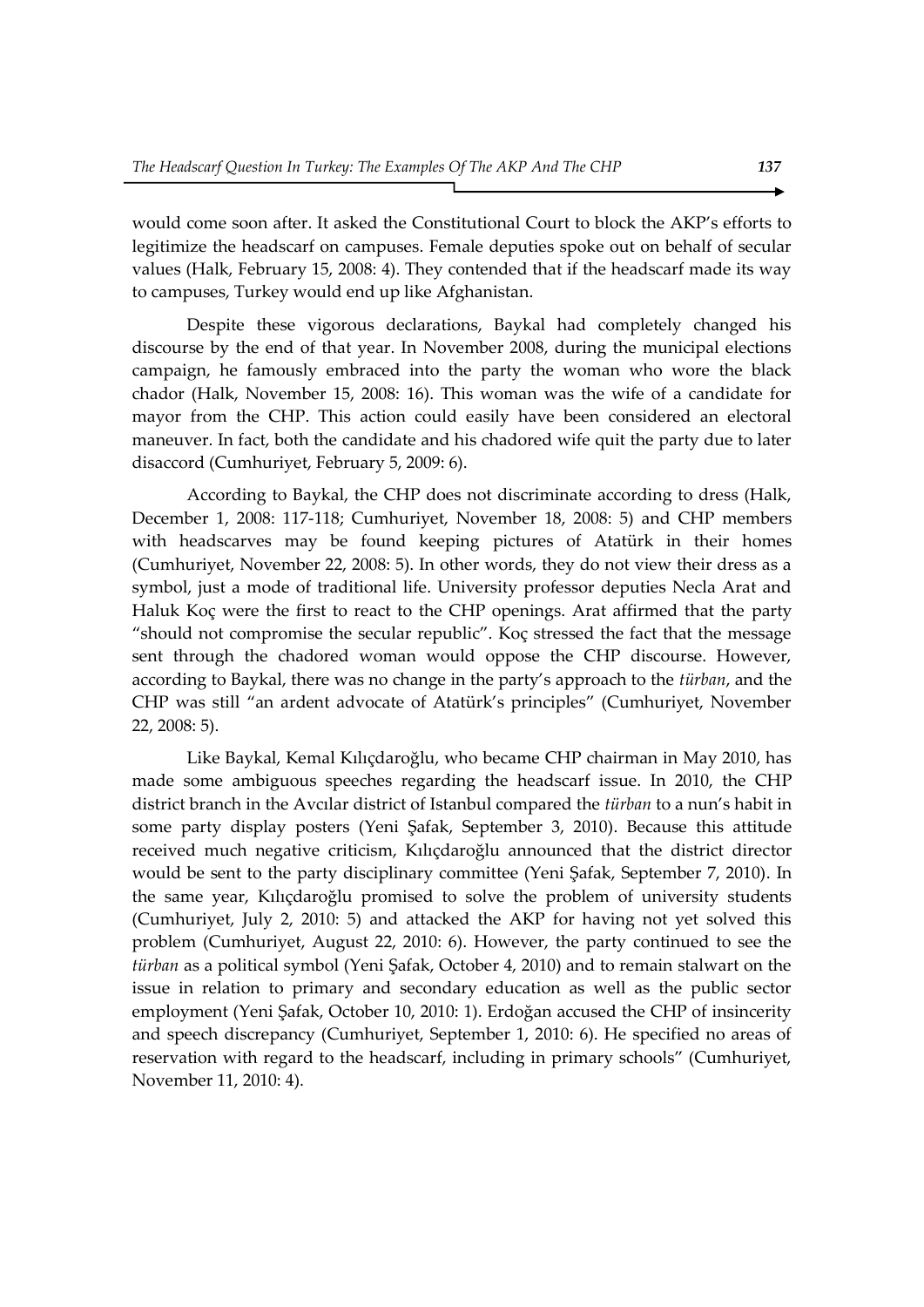The social democratic CHP is against the employment of women with headscarves in the public sector.

## **CONCLUSION**

In Turkey, the AKP is often considered the emblematic of the country's new political center, the masses, the liberals. The CHP is the emblematic of the periphery and the republican elites. "Turkish women's bodies have become a battleground between rival political actors" making an AKP-CHP comparison on the issue of the headscarf significant in explaining the tensions between the wishes of the masses and those of the elites.

For the AKP, head covering is linked to individual liberties and should not be a source of controversy. Some party members even considered covered women "the real Turkish people" and assert that the problem has been manufactured by the traditional elite to avoid sharing their "cake" of prosperity. The AKP has undertaken a serious initiative to eliminate headscarf oppression in public space and have had to survive a party closure attempt in 2008 because of it. In 2010, the party officials re-opened headscarf discussions and never said "there will be no head covering in primary schools", which was a central detail of the public debate. As of 2012, the AKP government has managed to lift headscarf ban in religious schools only. Female students in regular schools are free to cover their hair during the Qur'an lessons only.

According to the CHP, Islamist political intentions are behind the rise of the *türban*, this new style of head covering. Even though the headscarf is a societal reality, the party considers the public employment of women with this new style of head covering inconsistent with republican ideals. It has welcomed chadored women into the party and even criticized its members who exhibit strong opposition to all head coverings, though such public displays have been dismissed as tactics to please to the conservative electorate. In fact and in contrast to the AKP's silence on the issue, the CHP has maintained that headscarves in primary and secondary schools are "red zone" issues, as in the public sector, wherein their usage should not be allowed.

The headscarf question in Turkey seems solved in practice among most working women, though in some areas the issue still meets with resistance (e.g. there is still no deputy with a headscarf). Time will tell whether the question will be fully solved, but questions regarding the place of religion in the Turkish society and politics and women's head covering as a short hand for them will probably always fuel debates, as they have done since the late Ottoman period.

## **REFERENCES**

(November 22, 2008). "*Açılım değil, ahlaki tavır*" [Not an opening, but a moral attitude], *Cumhuriyet* 5.

AHMAD, Feroz. 2005. *Turkey, The Quest for Indentity*, Oxford, Oneworld.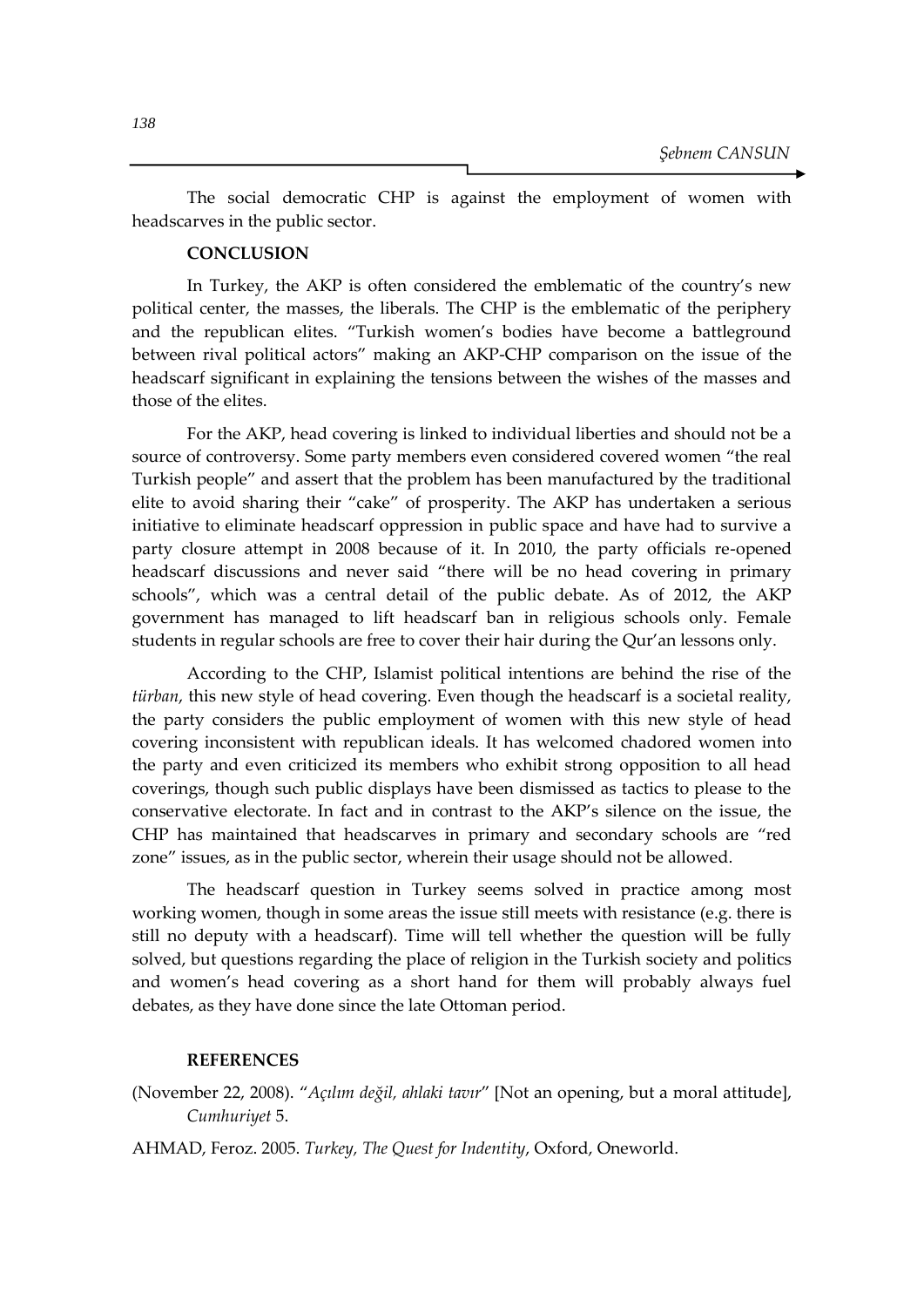- (July 31, 2008). "AKP'ye uyarı çıktı" [A new warning to the AKP], *Cumhuriyet,* 1, 8.
- AKTAŞ, Cihan. (Summer 1995). "Kadının Özel Alanla Tanımlanması" [Defining the woman through the private sphere], *Bilgi ve Hikmet*.
- ARAT, Yeşim. (2010). "Religion, Politics and Gender Equality in Turkey: implications of a democratic paradox?", *Third World Quarterly*, 31:6, 869-884.
- ARCAYÜREK, Cüneyt. (January 18, 2008). "Bilen Varsa" [If someone knows], *Cumhuriyet,* 1, 8.
- ARCAYÜREK, Cüneyt. (January 27, 2008). "Laik rejimin yüzü ak mı kara mı?" [Is the face of the secular regime white or black], *Cumhuriyet,* 1, 8.
- ARCAYÜREK, Cüneyt. (January 20, 2008). "TTC" Türkiye Türban Cumhuriyeti) [Turkey: *Türban* Republic], *Cumhuriyet,* 1, 8.
- (December 1, 2002). "Arınç tırmandırıyor" [Arınç fuels tensions], *Cumhuriyet,* 5.
- AYATA, Ayşe Güneş & TÜTÜNCÜ, Fatma. (2008). "Party Politics of the AKP (2002- 2007) and the Predicaments of Women at the Intersection of the Westernist, Islamist and Feminist Discourses in Turkey", *British Journal of Middle Eastern Studies*, 35:3, 363-384.
- BARBAROSOĞLU, Fatma. (January 12, 2007). "Eş durumundan siyaset" [Politics from marital status], *Yeni Şafak*, 12.
- (July 24, 2008). "Başı kapalılar partisi" [The party of covered heads], *Cumhuriyet*, 1, 8.
- (September 3, 2010). "Başörtüsü sorununu bu zihniyet mi çözecek" [Will this mentality solve the headscarf problem], *Yeni Şafak,*.
- (January 19, 2008). "Başörtüsü yasağı cinsiyet ayrımcılığı" [The headscarf ban is sexual discrimination], *Yeni Şafak*.
- (October 24, 2010). "Başörtüsü yasağı ilkellik" [The headscarf ban is primitive], *Yeni Şafak.*
- (May 15, 2006). "Baykal Ordu'da halka seslendi" [Baykal addressed the people in Ordu], *Halk*, No. 59, 4.
- BİRGİT, Orhan. (January 22, 2008). "Burhan Kuzu türbanlı yargıca da sıra gelecek dedi mi" [Did Burhan Kuzu say that the time of the *türban*-wearing judge was coming], *Cumhuriyet,* 12.
- BOROVALI, Murat & TURAN, Ömer. (2007). "A Legitimate Restriction of Freedom? The Headscarf Issue in Turkey" in Fuat Keyman (ed.), *Remaking Turkey,*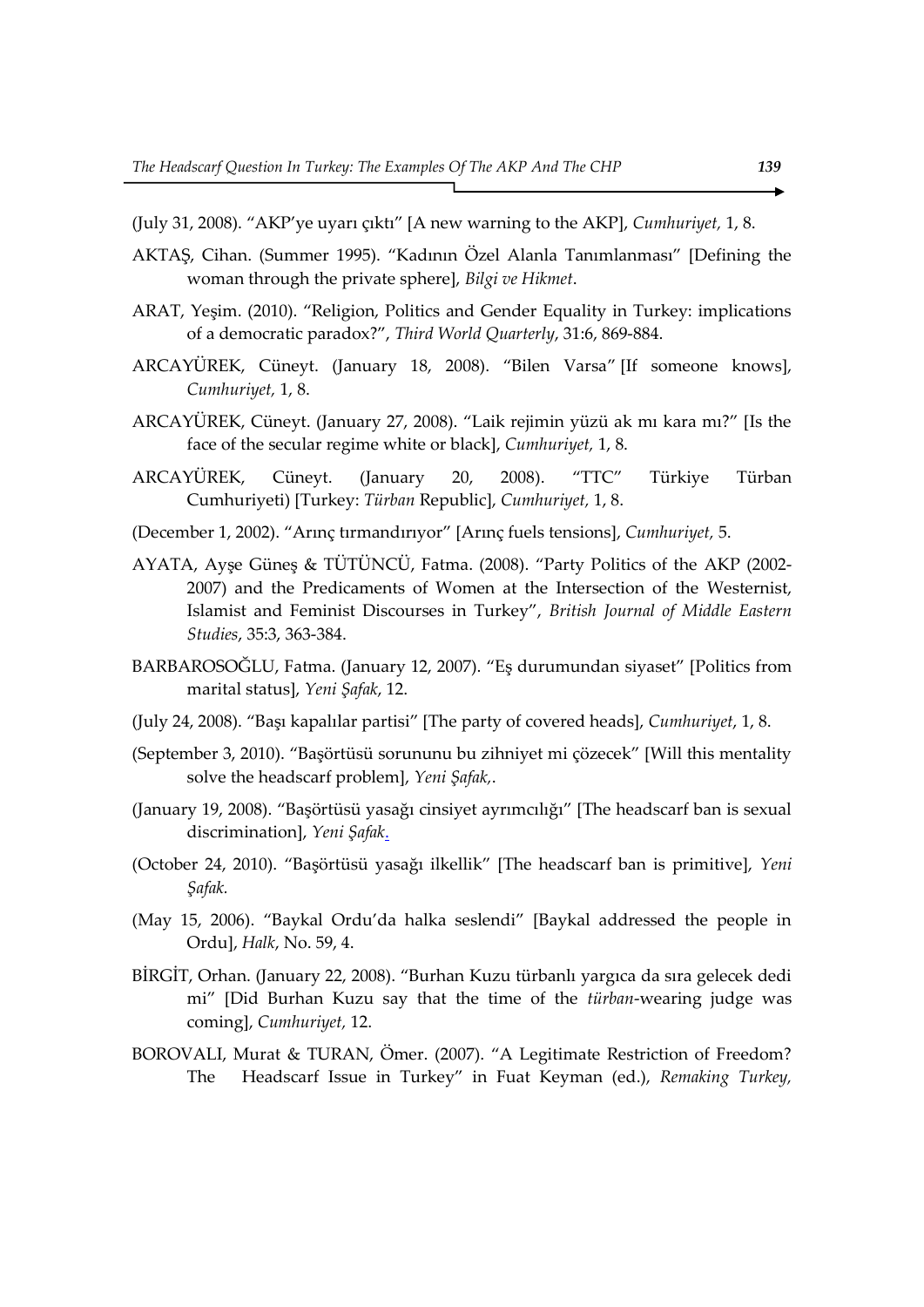*Globalization, Alternative Modernities and Democracy*, Lanham, Lexington Books, 137-153.

- CİNDOĞLU, Dilek & ZENCİRCİ, Gizem. (2008). "Withering the Counter Hegemonic Potential of the Headscarf: Public Sphere, State Sphere and the Headscarf Question in Turkey", *Middle Eastern Studies*, 44: 5, 791-806.
- (February 1, 2008). "CHP Genel başkanı Deniz Baykal: Hedef, laiklik kitlesi" [CHP chairman Deniz Baykal: The target is the the secular masses], *Halk,* No. 96.
- (March 15, 2006). "CHP Rize'de atakta" [The CHP is on the attack in Rize], *Halk,* No. 55, 12.
- (November 20, 2008). "CHP'de çarşaf CHP'de çarşaf tartışması" [The chador discussion in the CHP], *Cumhuriyet,* 1.
- (March 8, 2005). "CHP'liler tepkili" [CHP members are reactionary] *Cumhuriyet,* 6.
- (November 15, 2008). "CHP'ye katılanlar bir oyunu bozdular" [Those who joined the CHP have spoiled the game], *Halk,* 16.
- (September 1, 2010). "CHP'ye türban çağrısı" [Call for the *türban* to the CHP], *Cumhuriyet*, 6.
- (Januar 30, 2007) "Çankaya Köşkü, kamusal alandır" [Çankaya Pavilion is the public sphere], *Cumhuriyet*, 9.
- ÇARKOĞLU, Ali. (2009). "Women's Choice of Head Cover in Turkey: An Empirical Assessment", *Comparative Studies of South Asia, Africa and The Middle East*, Vol.29, No.3, 450-461.
- (February 5, 2009). "Çarşaf açılımı geri tepti" [The chador opening backfired], *Cumhuriyet*, 6.
- (January 4, 1987). "Doğramacı'dan hesap sorulmalıdır" [We must hold Doğramacı accountable], *Milli Gazete,* 3.
- (July 28, 2007). "Doğum gününde vekil seçildi" [She got elected deputy on her birthday], *Yeni Şafak,* 16.
- (March 20, 2006). "Erdoğan türbanla ırkçılığı karıştırdı" [Erdoğan mixed the *türban* and racism], *Cumhuriyet,* 4.
- GÖLE, Nilüfer. (1991). *Modern Mahrem, Medeniyet ve Örtünme*, İstanbul, Metis Yayınları.
- GÜRBÜZ, Mustafa. (2009). "Over the Bodies of the T-Girls: The Headscarf Ban as a Secular Effort to Monopolize Islam in Turkey", *Middle East Critique*, 18: 3, 231- 249.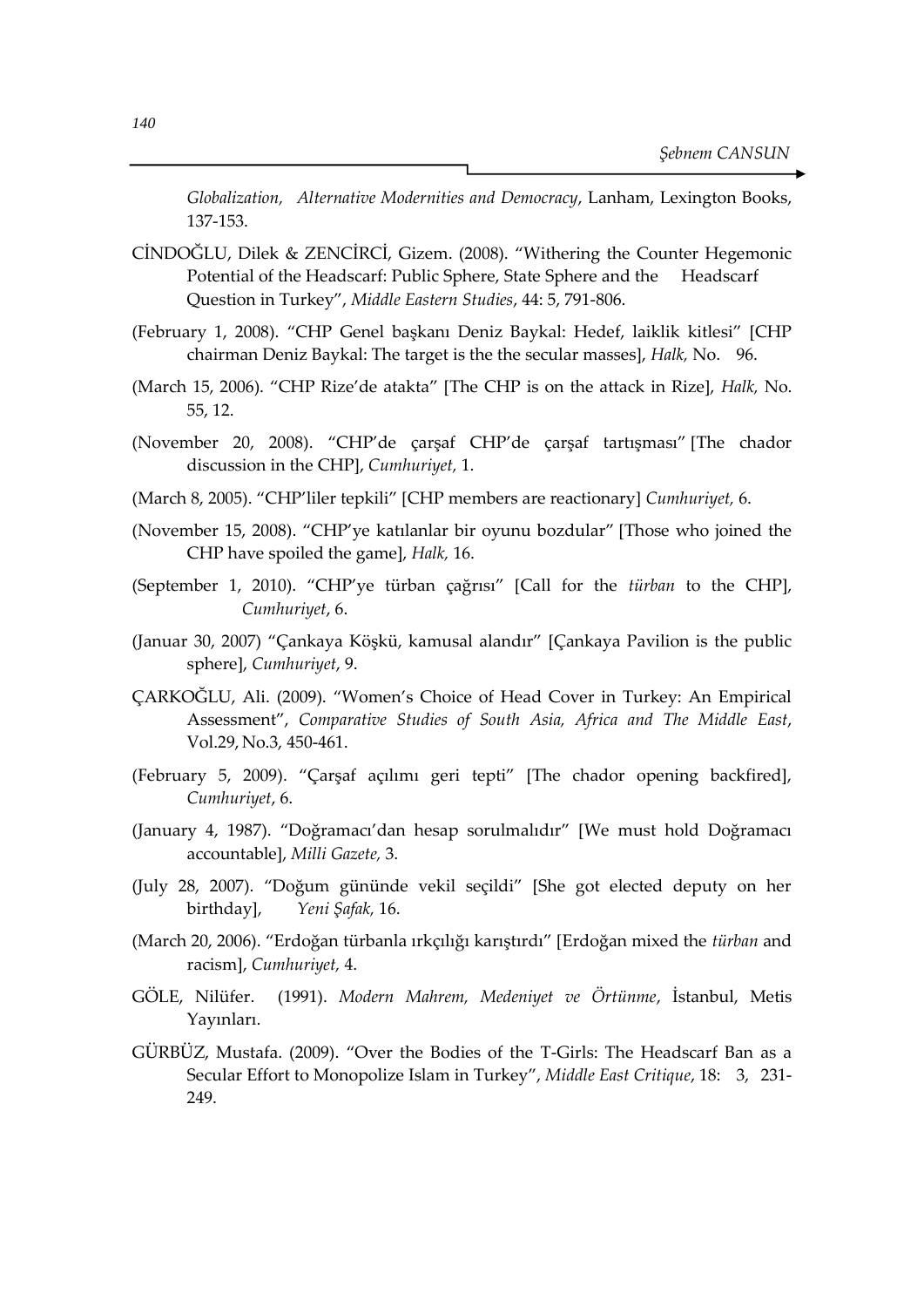- HALE, William. (2006). "Christian Democracy and the JDP, Parallels and Contrasts" in Hakan Yavuz (ed.), *The Emergence of a New Turkey, Democracy and the AK Parti*, Utah, The University of Utah Press, 66-87.
- (October 10, 2010). "Herkese özgürlük" [Liberty for everyone], *Cumhuriyet,* 1.
- (November 11, 2010). "İnancım çok farklı" [My beliefs are so different], *Cumhuriyet*, 4.
- JELEN, Brigitte. (2011). "Educated, independent, and covered: The Professional aspirations and experiences of university-educated hijabi in contemporary Turkey", *Women's Studies International Forum*, 34, 308–319.
- KALAYCIOĞLU, Ersin & TOPRAK, Binnaz. (2004). *İş Yaşamı, Üst Yönetim ve Siyasette Kadın* [Woman in the work force, senior management and politics], İstanbul, TESEV Yayınları.
- (September 7, 2010). "Kemal Kılıçdaroğlu o ismi açıkladı" [Kemal Kılıçdaroğlu revealed that name], *Yeni Şafak,*.
- (September 1, 2010). "Kılıçdaroğlu'nun başörtüsü sessizliği" [Kılıçdaroğlu's headscarf silence], *Yeni Şafak*.
- KURU, Ahmet. (2006). "Reinterpretation of Secularism in Turkey: The Case of the Justice and Development Party", Hakan Yavuz (ed.), *The Emergence of a New Turkey: Democracy and the AK Party, Salt Lake City, University of Utah* Press, 136-159.
- (February 15, 2008). "Laik ve demokratik Türkiye'yi Meclis'te CHP'nin kadın milletvekilleri savundular" [The CHP's female deputies defend secular and democratic Turkey in the parliament], *Halk,* No. 97, 4
- (December 1, 2008). "Muhafazakar kesimle cumhuriyeti buluşturacağız" [We will bring the conservative sector and the republic together], *Halk*, No. 16, 117- 118.
- NARLI, Nilüfer. (September 18-21, 2002). "The Role of Islamist Women in Political Parties in Turkey, Women in Global Community", paper presented to *A Fullbright-Sponsored Conference Bridging Academia and Public Policy*, İstanbul: Boğaziçi University, 83.
- ÖYMEN, Altan. (2004). *Değişim Yılları* (Years of change), Ankara, Doğan Kitap.
- ÖZGENTÜRK, Işıl. (January 27, 2008,). "Kadınlar çoktan aşmış" [Women have already overcome all], *Cumhuriyet,* 12.